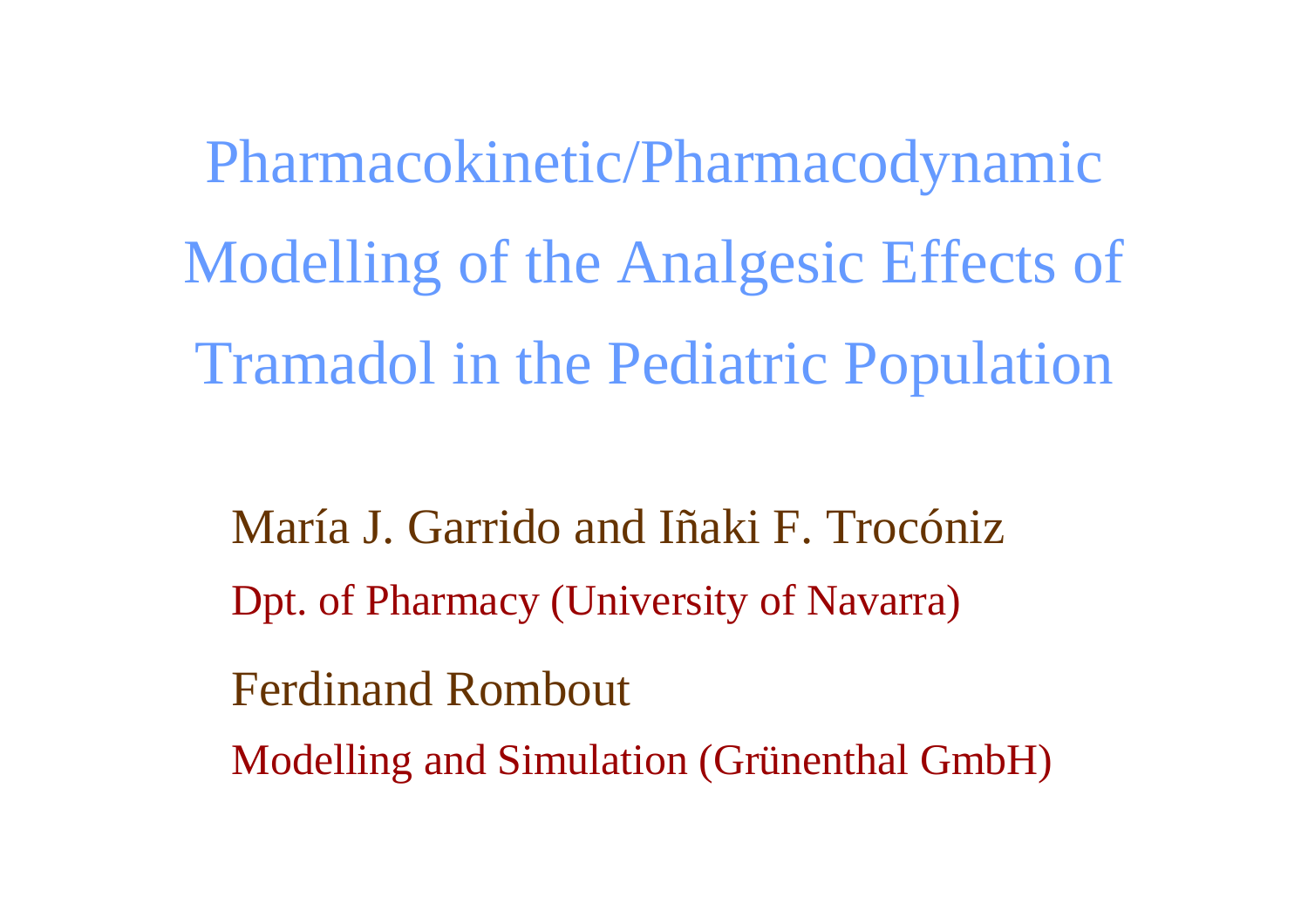# Summary

- **Background of the Molecule**
- **Relevance**
- **Study Design and Description of the Data**
- **Methodology**
- **Modelling Results**
- **Applications of the Model**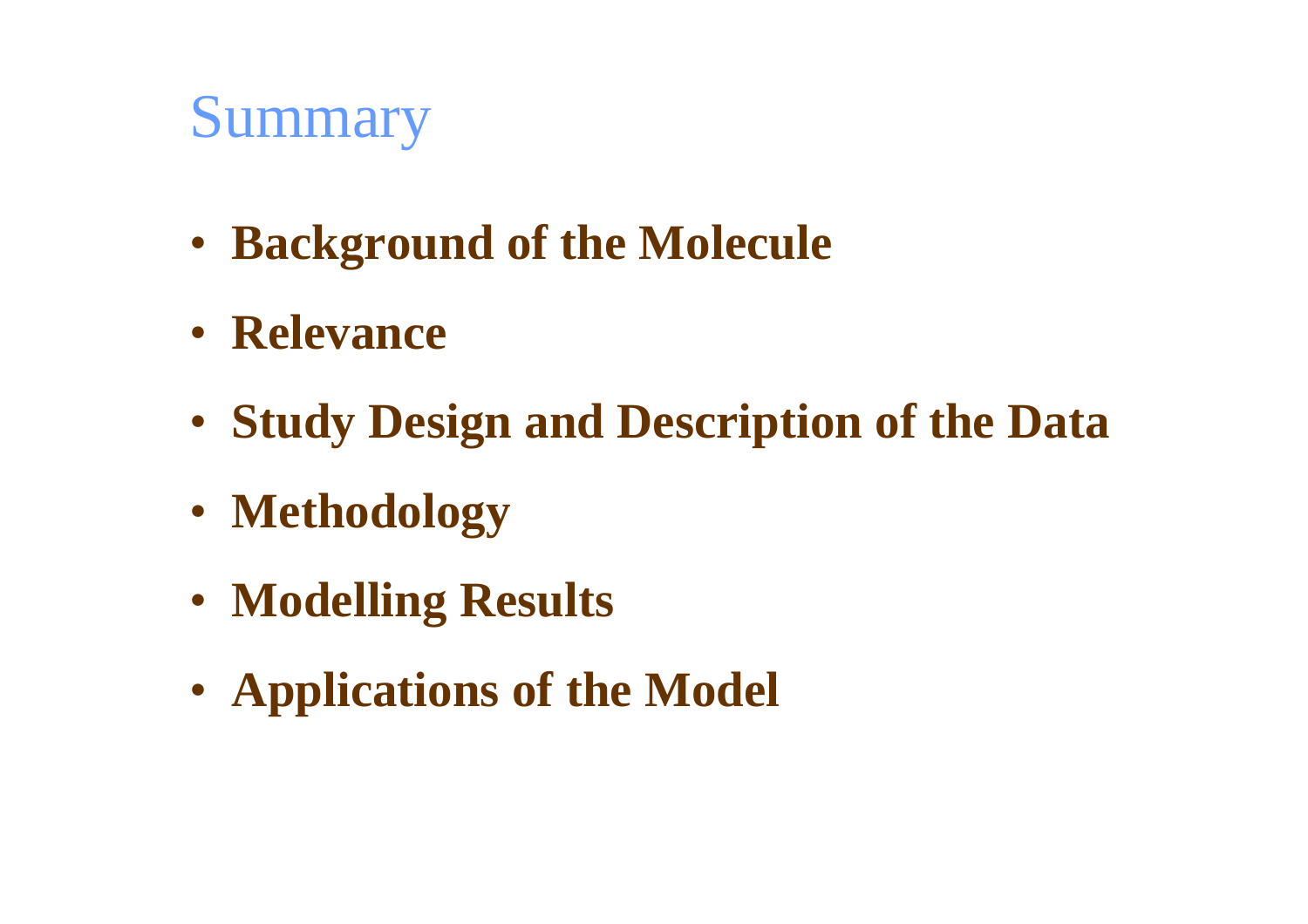Background of the Molecule

•**Proposed mechanism of action\***



**\* Based on "in vitro" pharmacology and pre-clinical pk/pd studies [Valle et al., JPET (2000); Garrido et al., JPET (2000, 2003)]**

**No inter-conversion between parent compounds and metabolites enantiomers**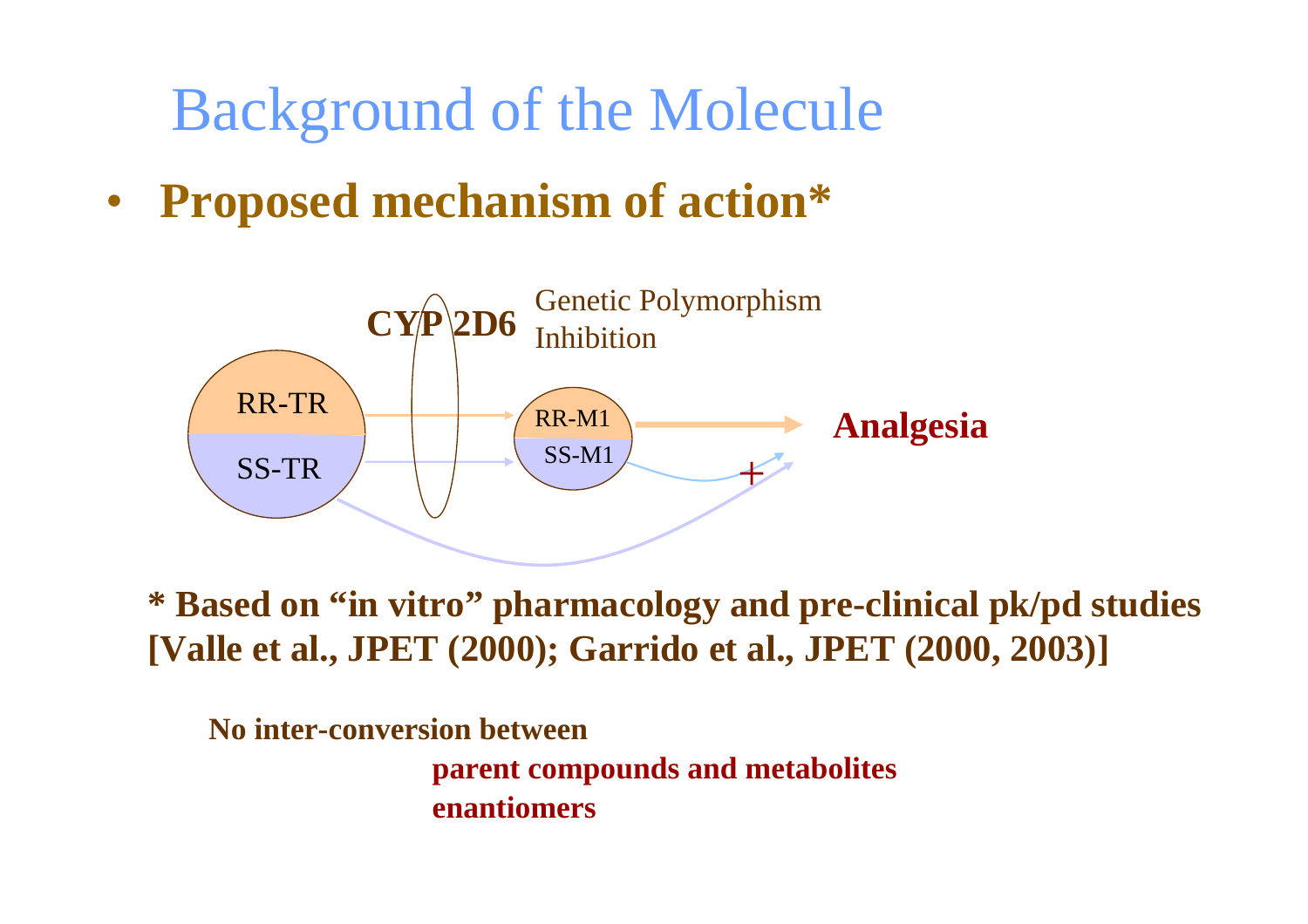## Relevance

- n **The population PK/PD characteristics of T in adults or children have not been properly explored**
- n **There are no population analysis with T**
- n **The ability of children to produce M1 is not known**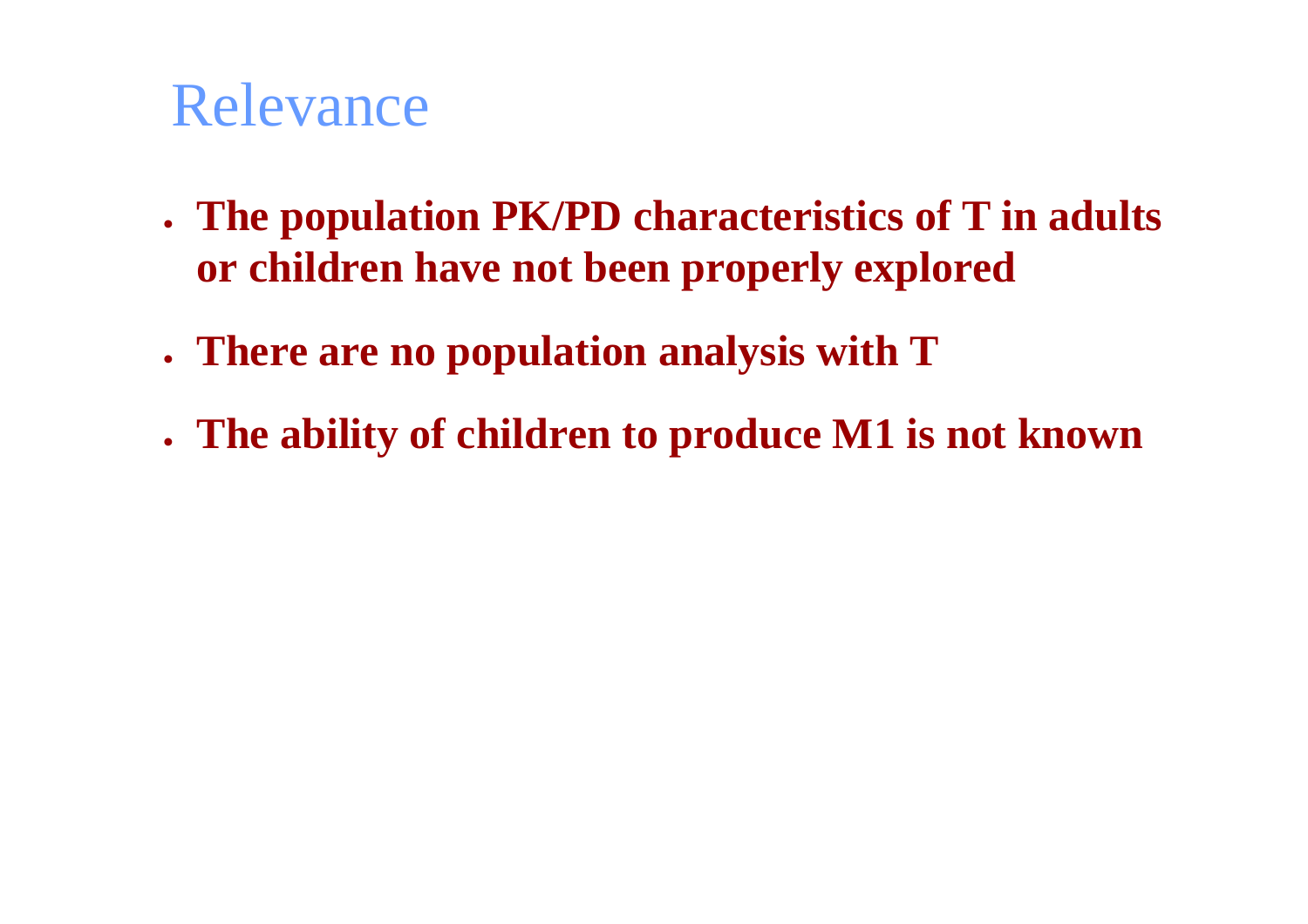# Study Design

- **Randomised, double-blind multi-centre study**
- **Main inclusion criteria**
	- n **Age: 2 to 8 years**
	- **. Postoperative pain**
	- n **Anesthesia according to study protocol**
		- **Intraoperative administration of opiods had to be finished at least 30 min before the end of surgery**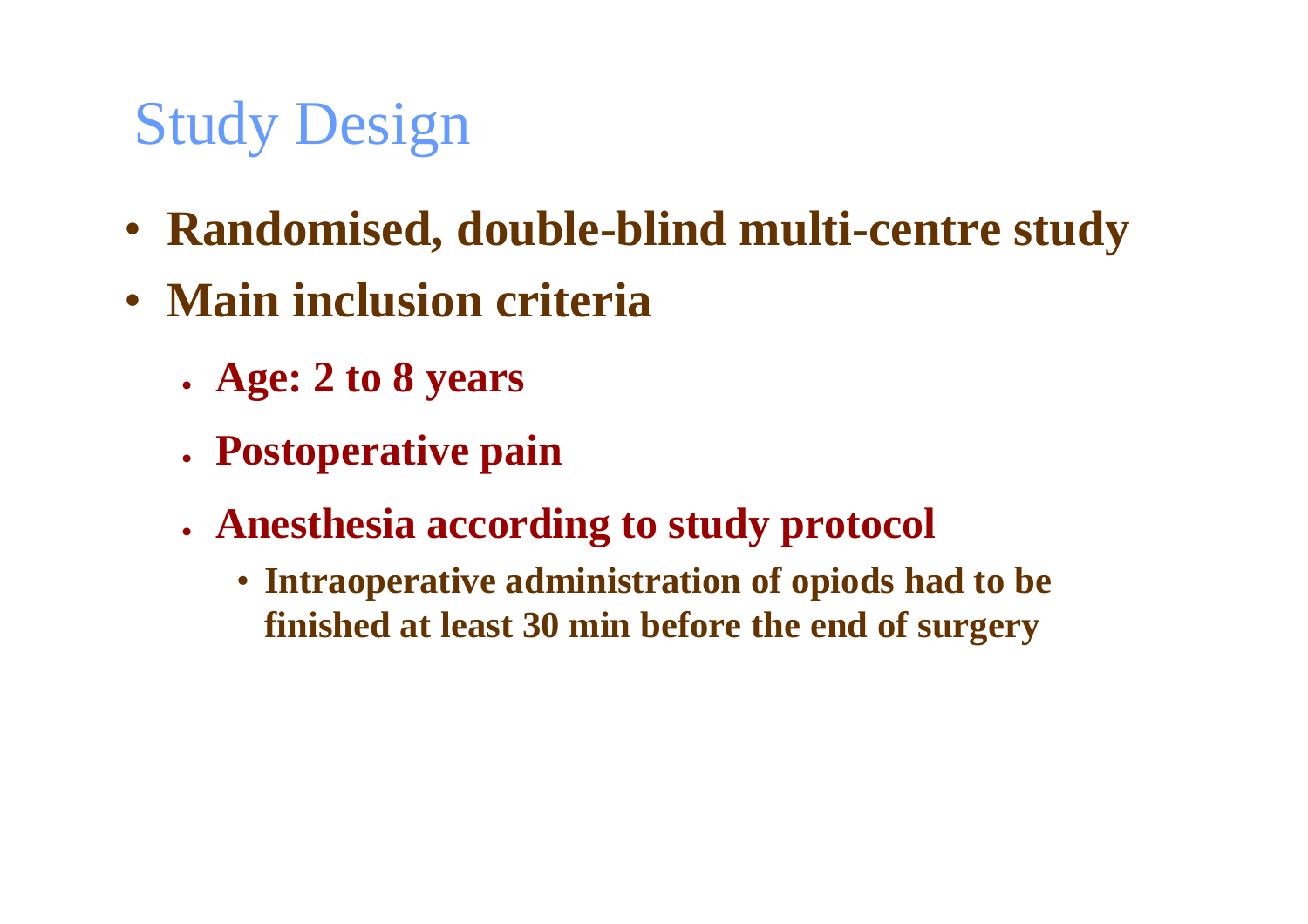# Study Design (II)

- **Drug administration**
	- $\bullet$  **1 mg/kg dose of T was infused in 2.5 min at the end of surgery (time of skin closure)**
	- n **One third of the initial dose of T was infused in 2.5 min at 15, 30 and/or 45 min after the end of surgery if pain relief was not adequate**
	- n **Rescue medication with other analgesics was allowed 60 min after the end of surgery**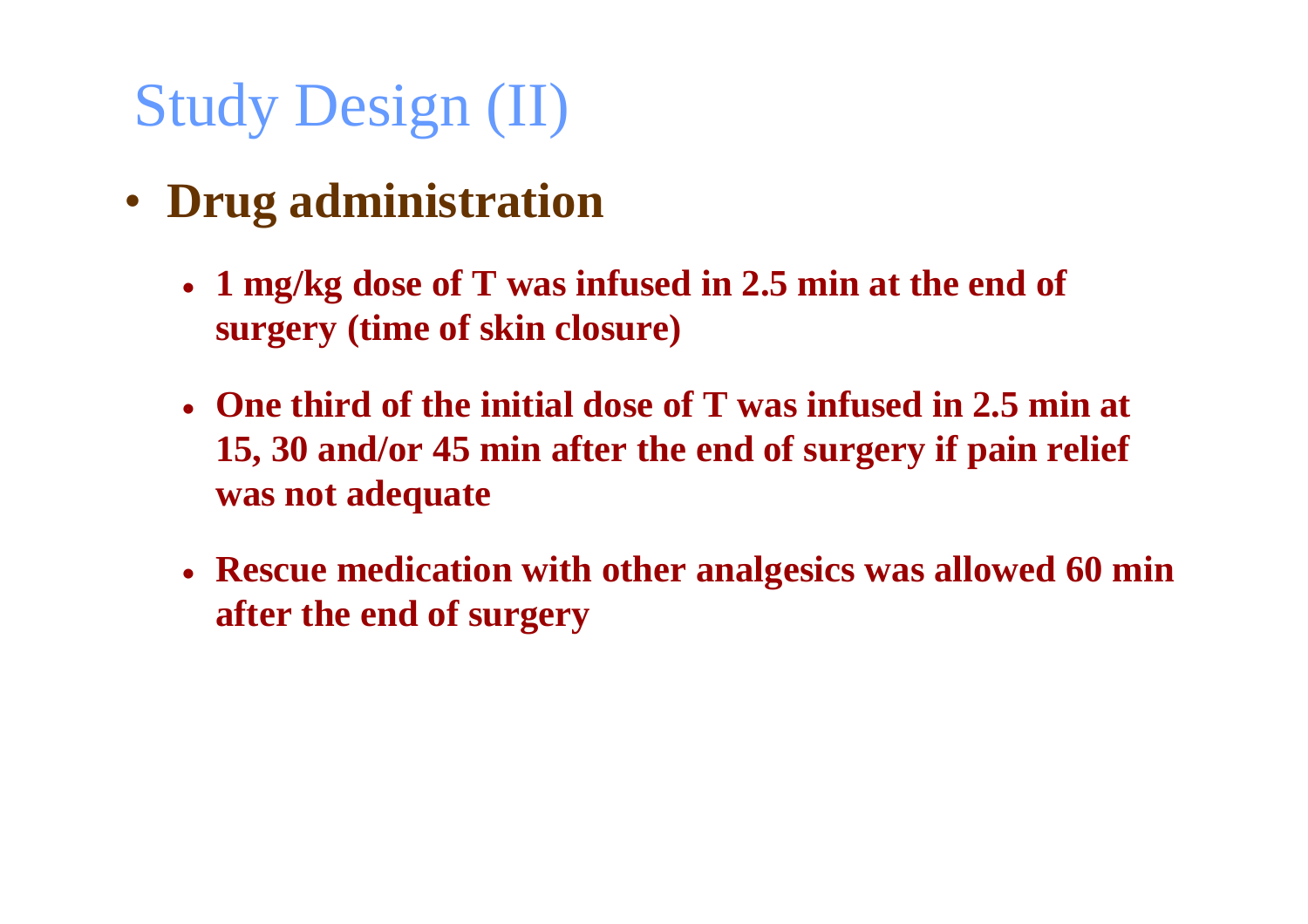- **Patient population**
	- n **104 Caucasian children**
	- n **Eleven covariates**
		- **Demographics (height, weight, age, sex)**
		- **Surgery related (type, duration)**
		- **Co-medications**
		- **Patients were not geno-, phenotyped**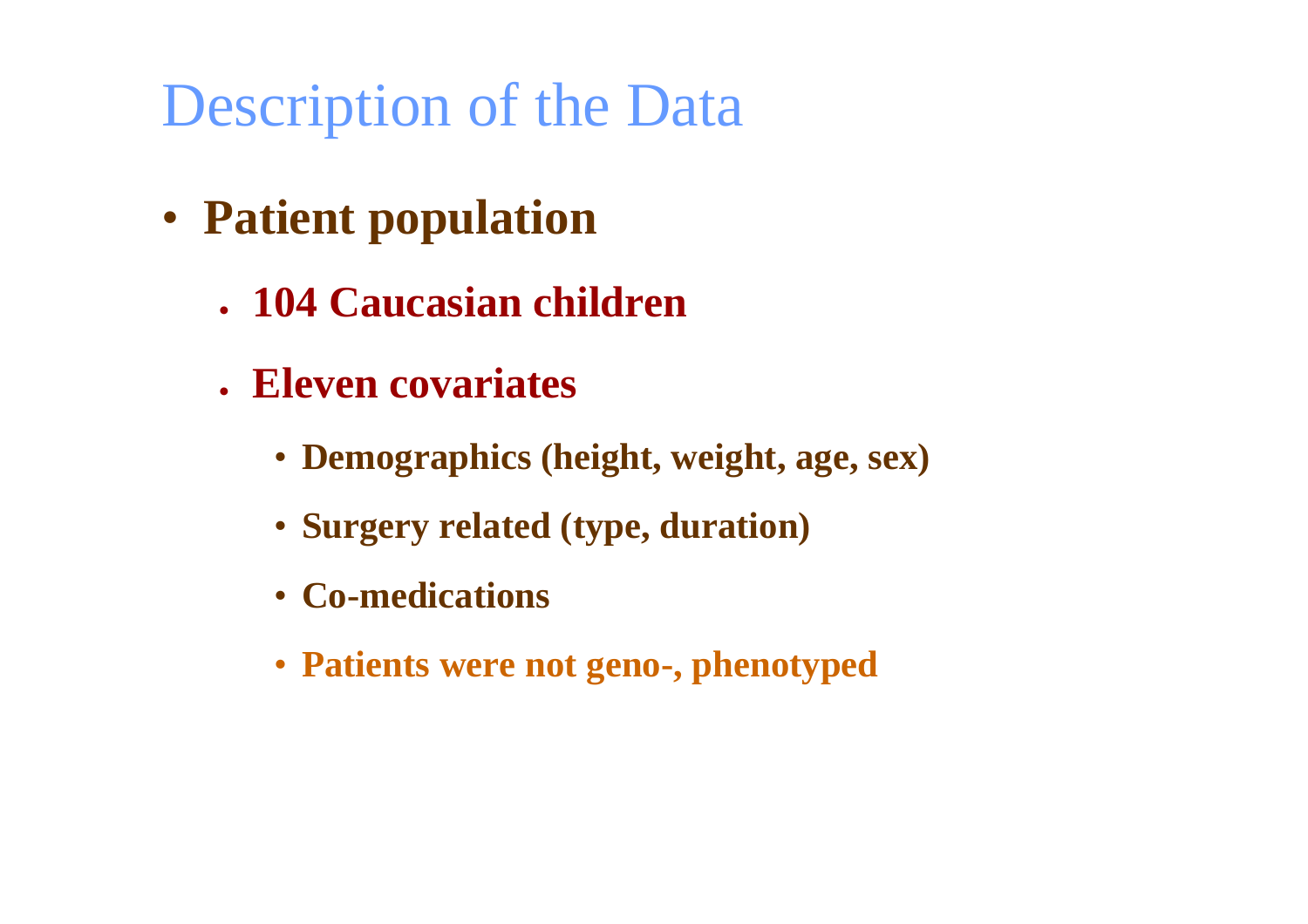- **Pharmacokinetic collection**
	- n **93 children with PK information**
	- n **1 to 3 samples per patient**
	- **Racemic concentrations**
	- n **BLQ were not used**
	- n **There were not patients with available T samples but not M1**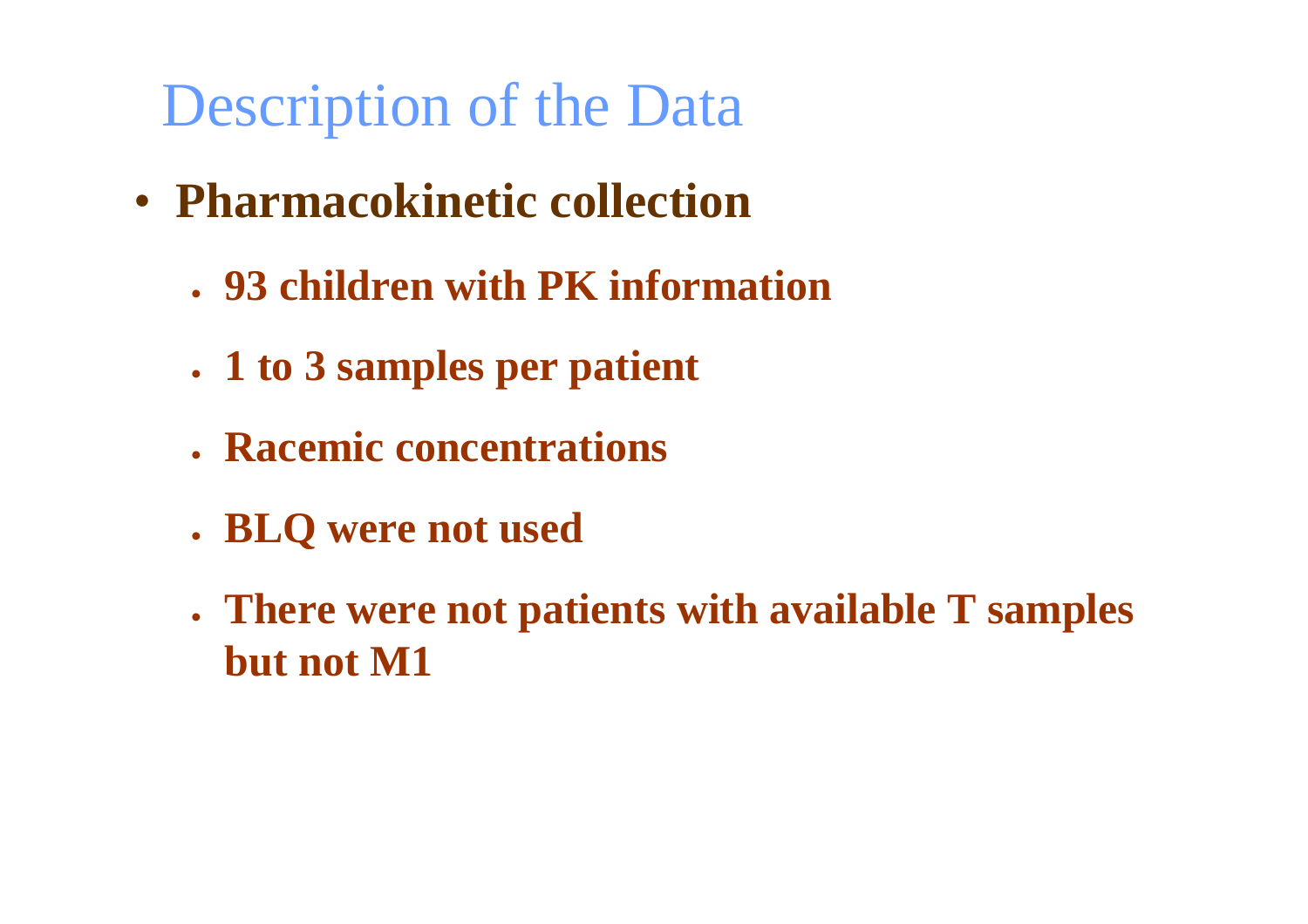

Time (h)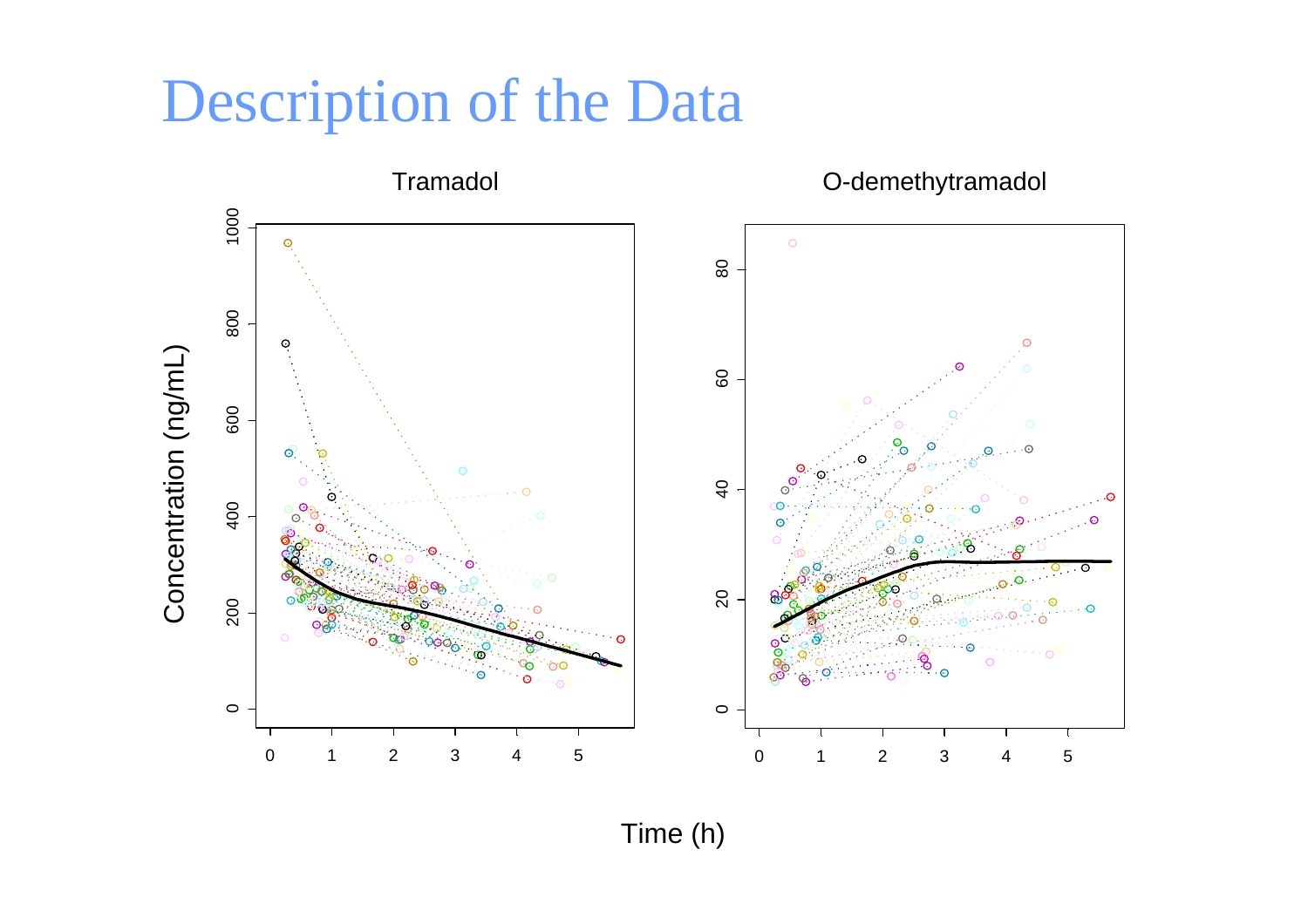- **Pharmacodynamic collection**
	- n **Objective Pain scale variables and Sedation**
		- n **Crying, Movement, Agitation, Verbal evaluation and Increase in blood pressure**
		- n **15, 30, 45 min, and 1, 2, 3, 4, 5 and 6 h**
			- n **15 - 60 min: 104 observations/time**
			- n **120 - 360 min: 65 to 55 observations/time**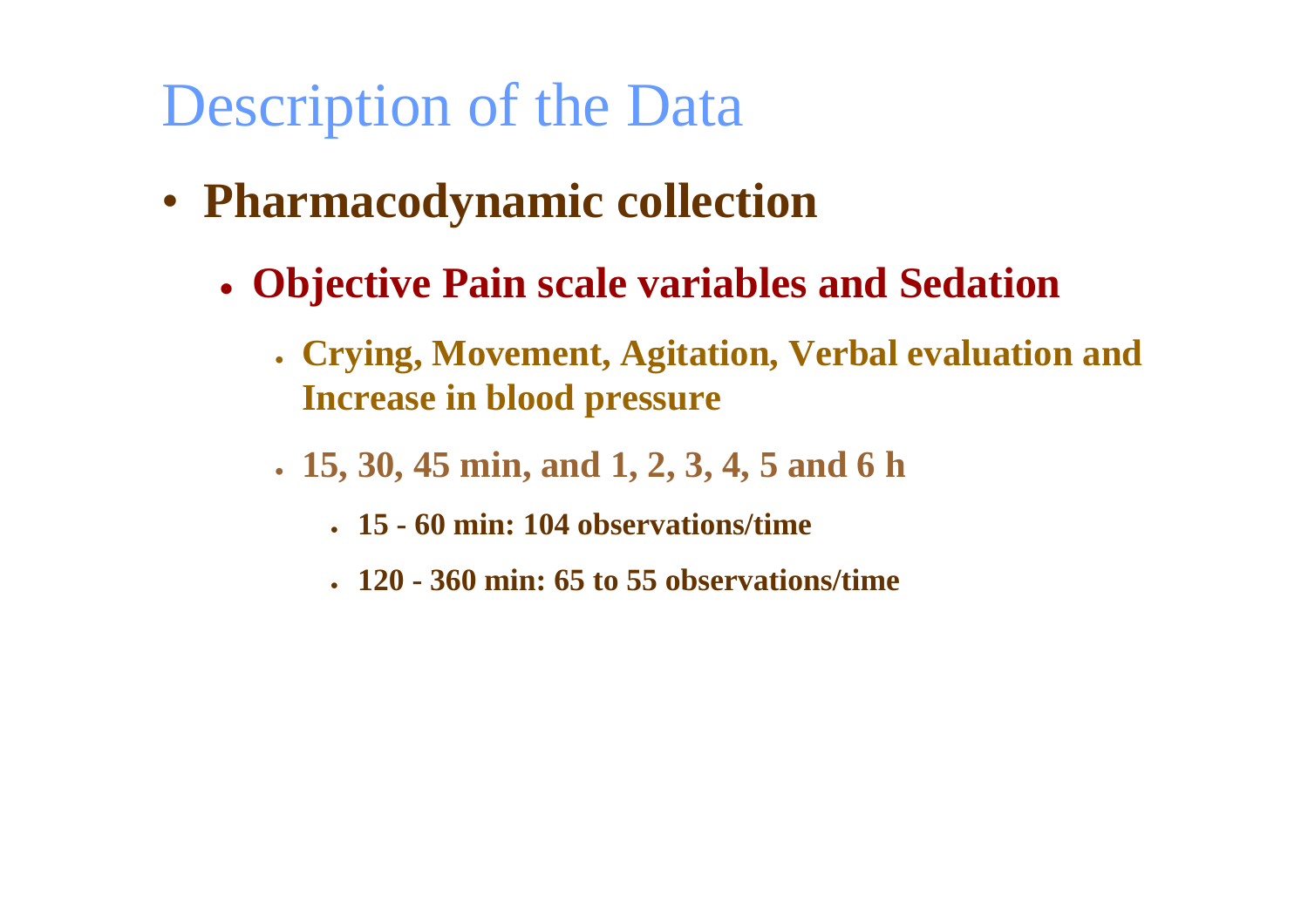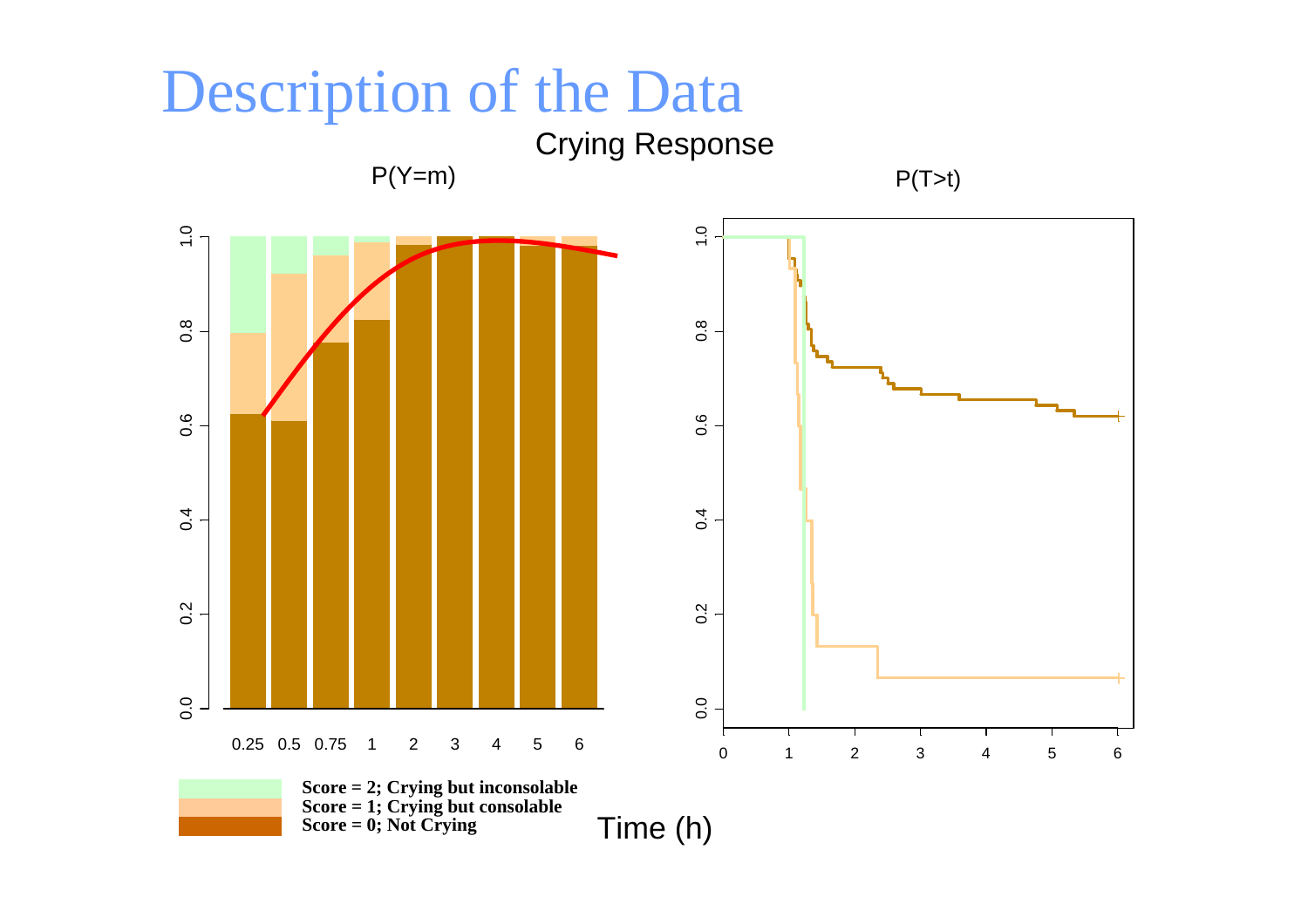# Methodology of Analysis

- **Population PK/PD done sequentially**
- **NONMEM V**
- **FO (PK) and LAPLACIAN LIKE (PD)**
- **PD data after remedication were not included**
- **Validation**
	- n **Simulation/estimation (MPE, MAPE of**  θ**,**  Ω**,**  Σ **)**
	- n **Posterior predictive check**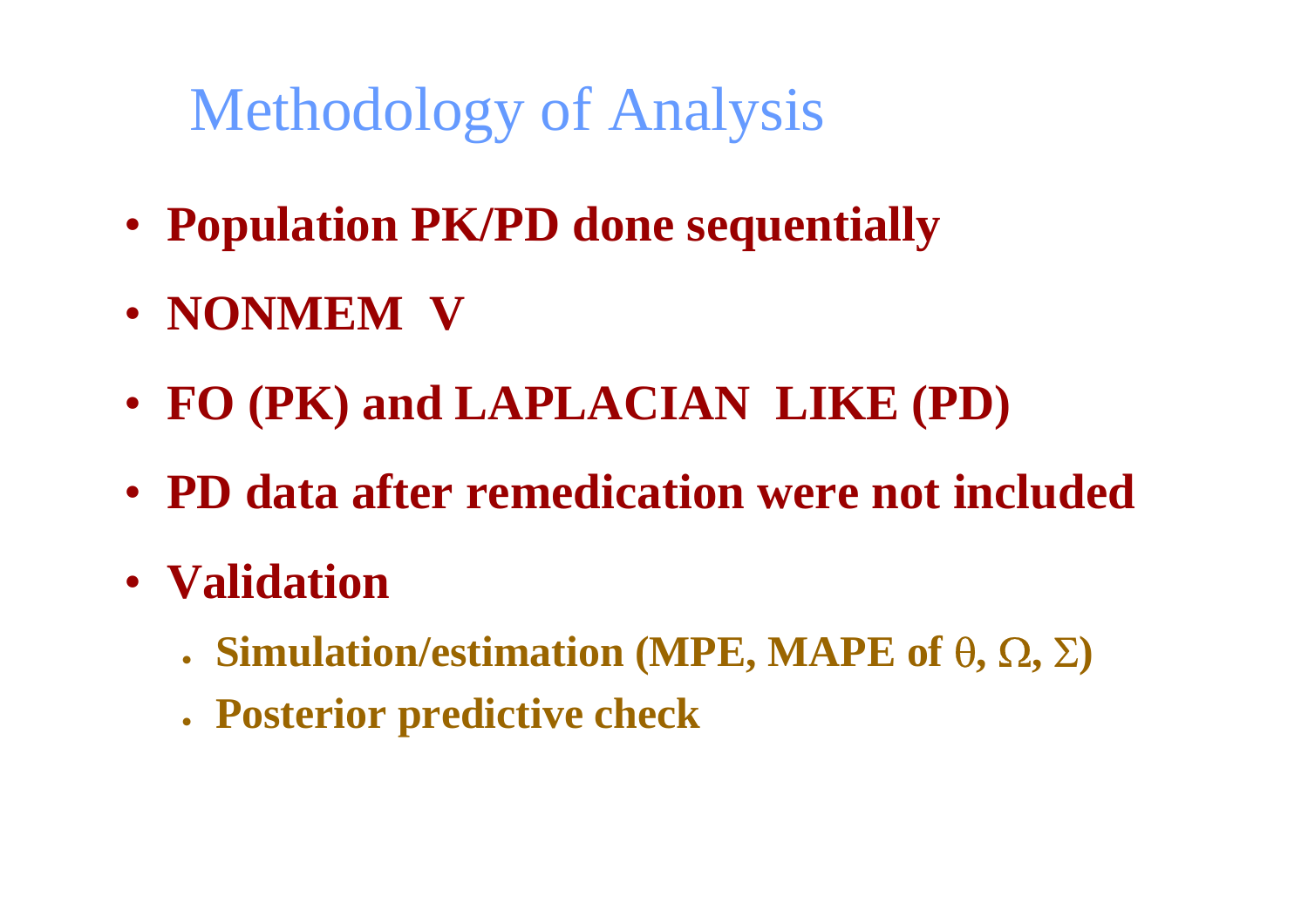### Results (pharmacokinetics)

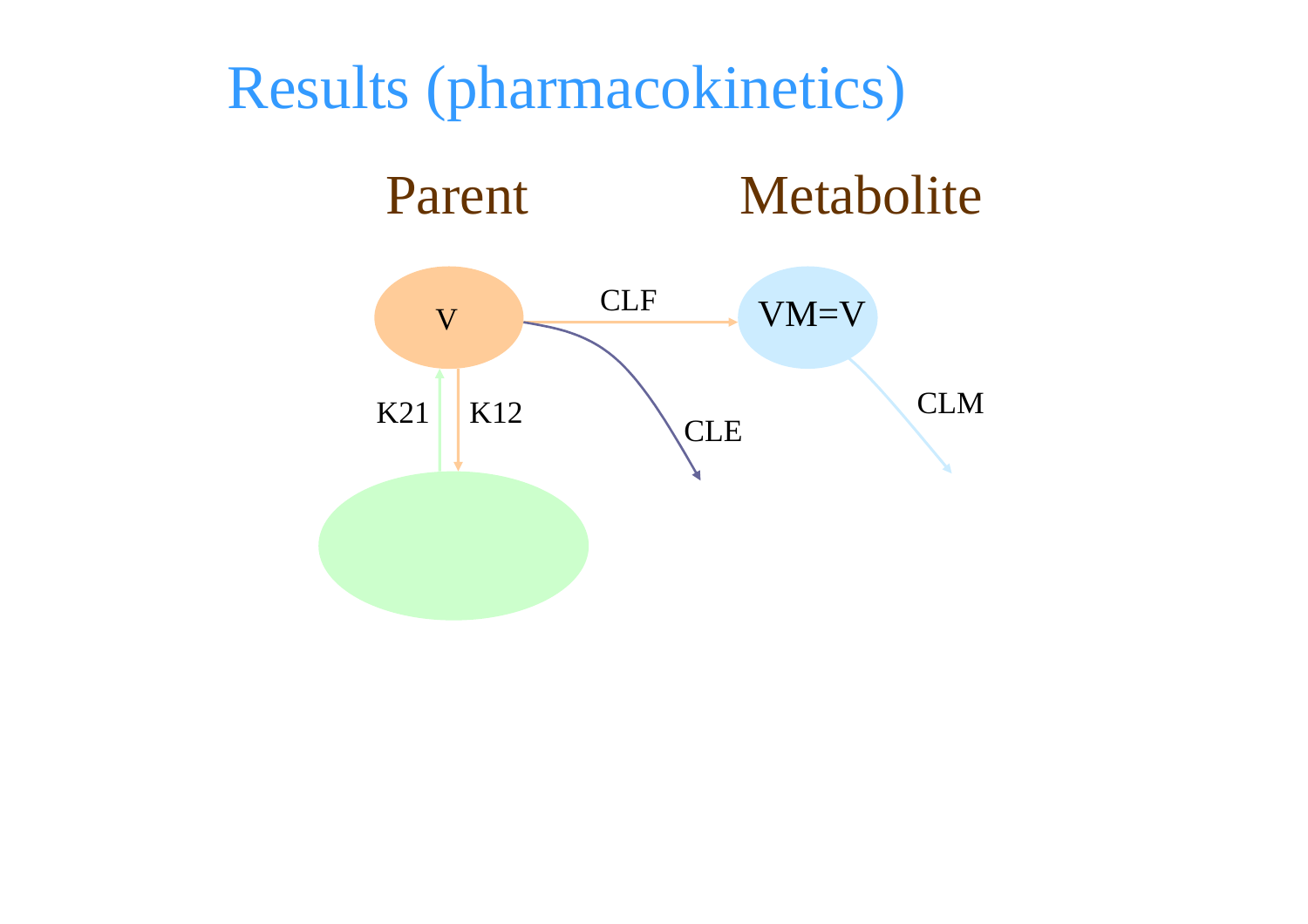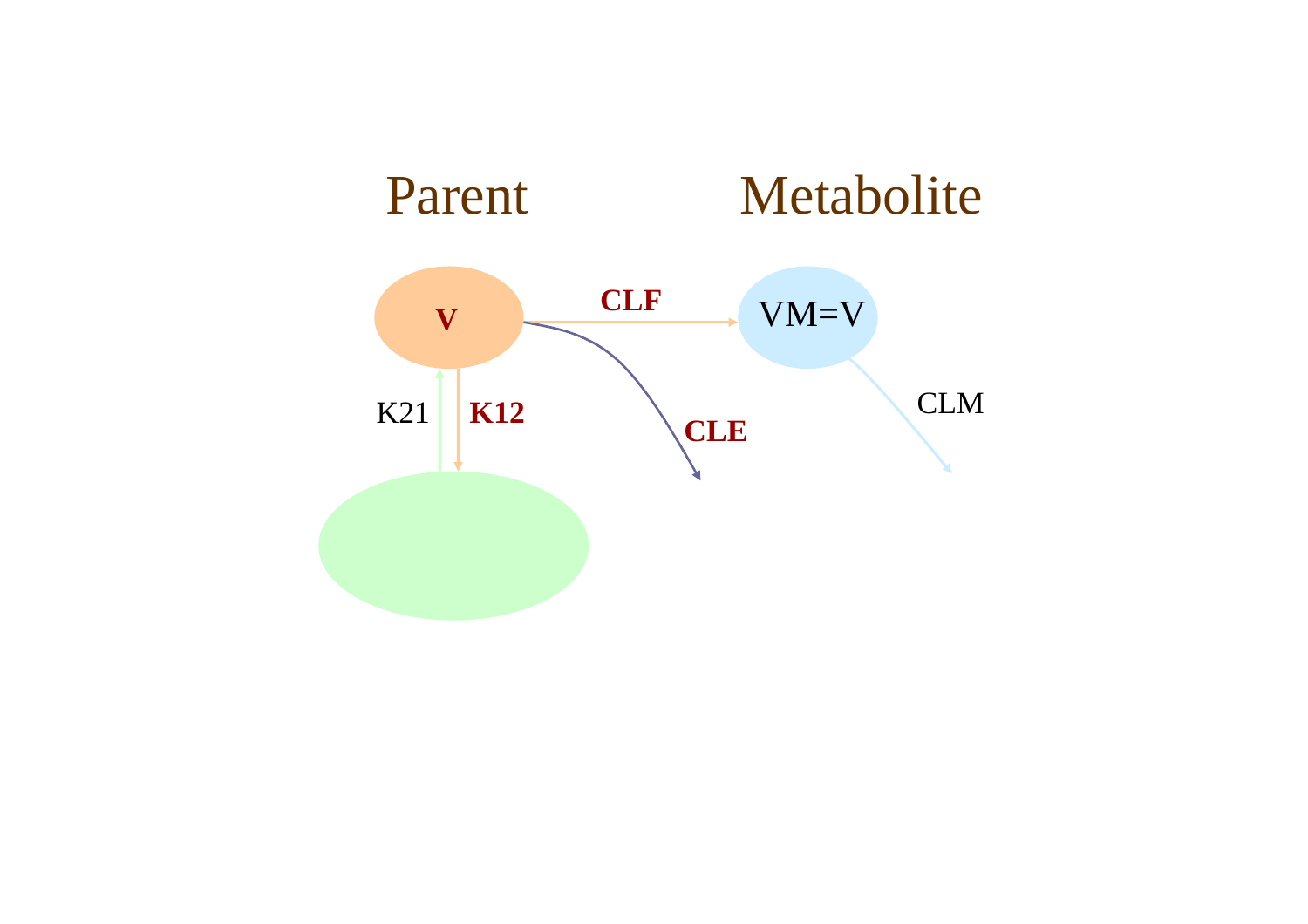

#### **\* > 30 points decrease in MOF**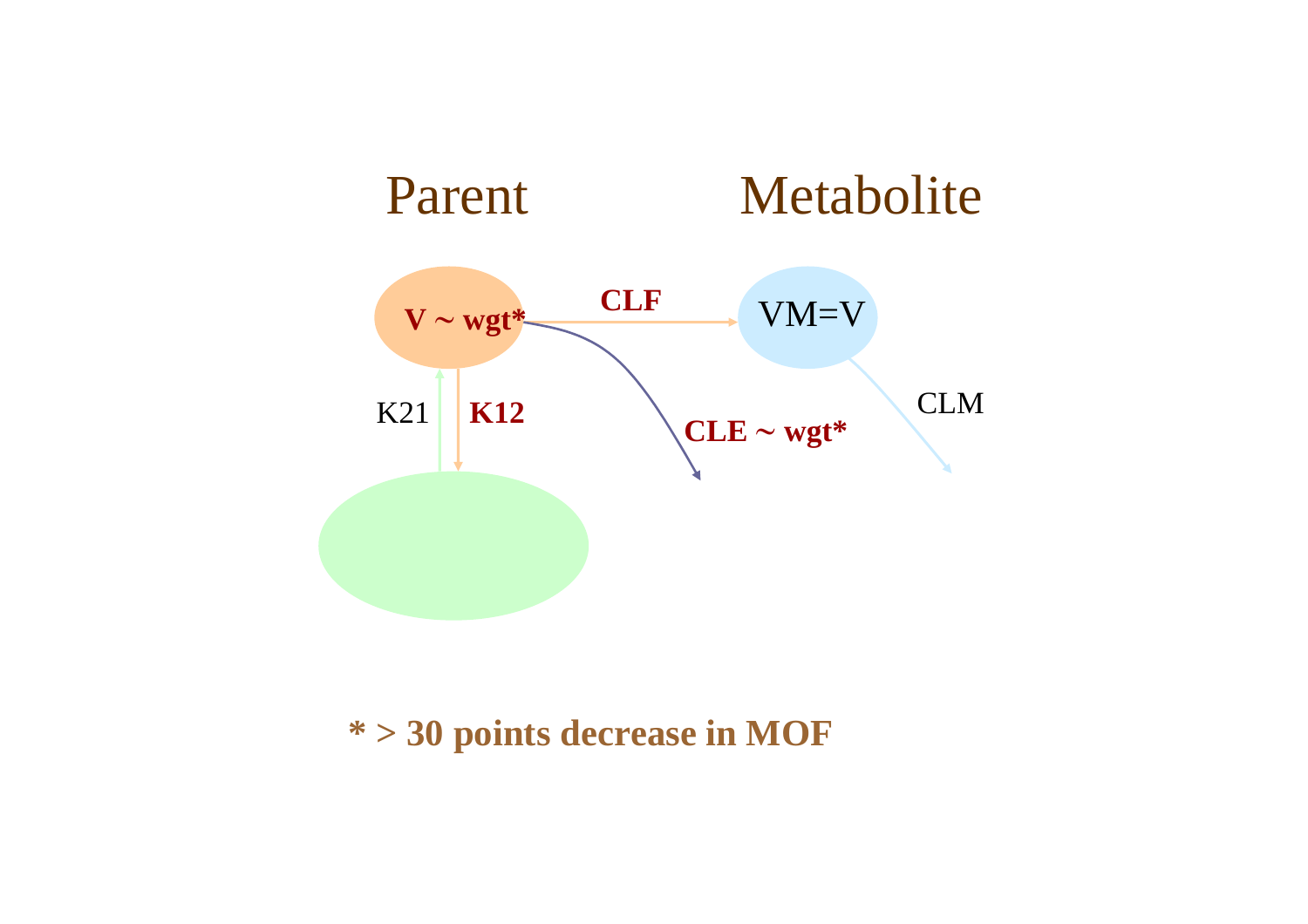

**Residual Additive Parent = 24 %Metabolite = 18 %**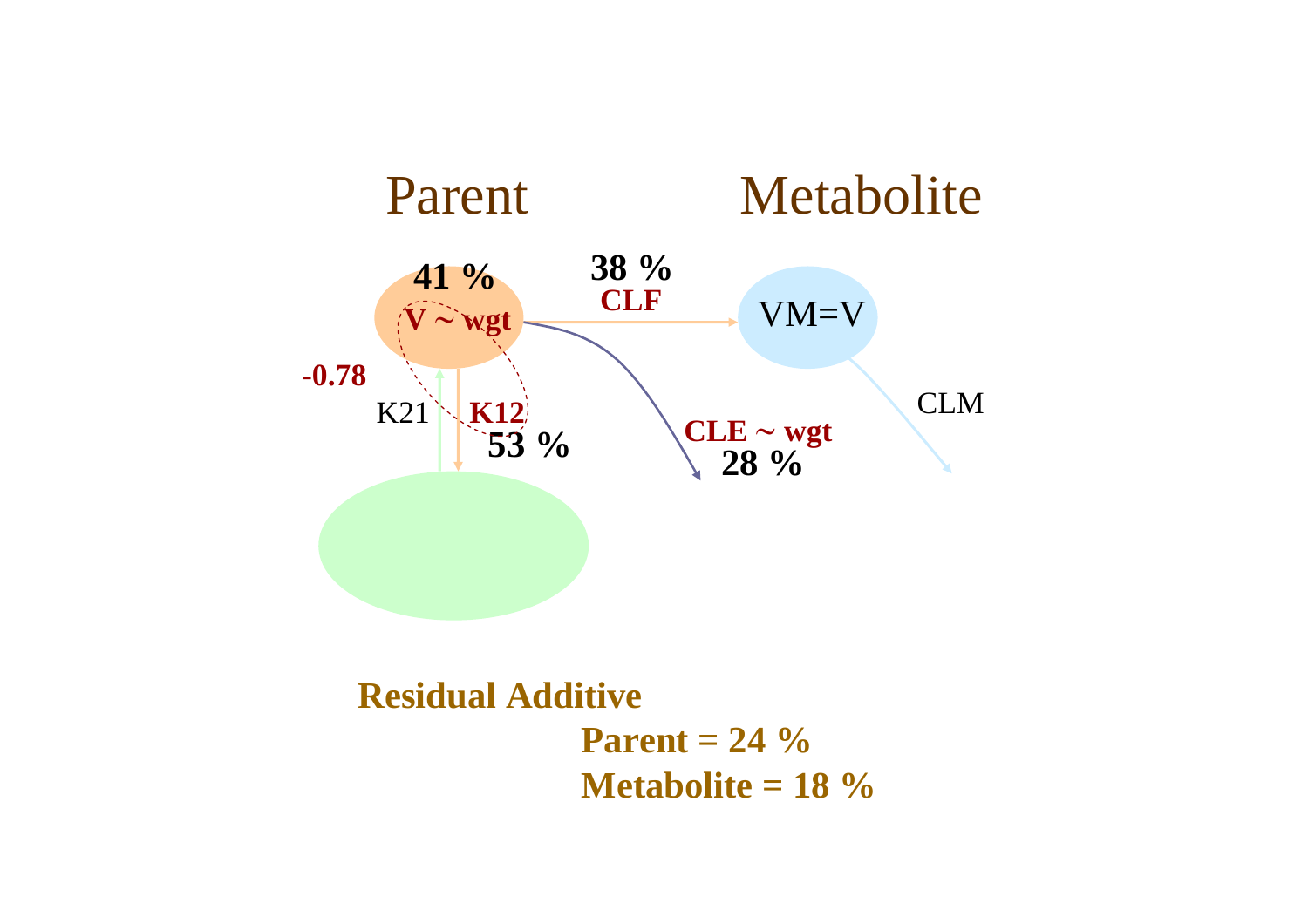

- **Mixture model**
	- n **NSPOP = 2**
	- n **MOF = 18 points decrease in MOF**
	- $\cdot$   $\omega^2_{CLF}$  **resulted negligible**

### **but**

- n **Estimated fraction of slow metabolizers = 30 %**
- n **Differences in CLF between fast and slow was 50%**
- **.** Validation: MPE for  $CLF_{fast}$  and  $CLF_{slow} > 25 \%$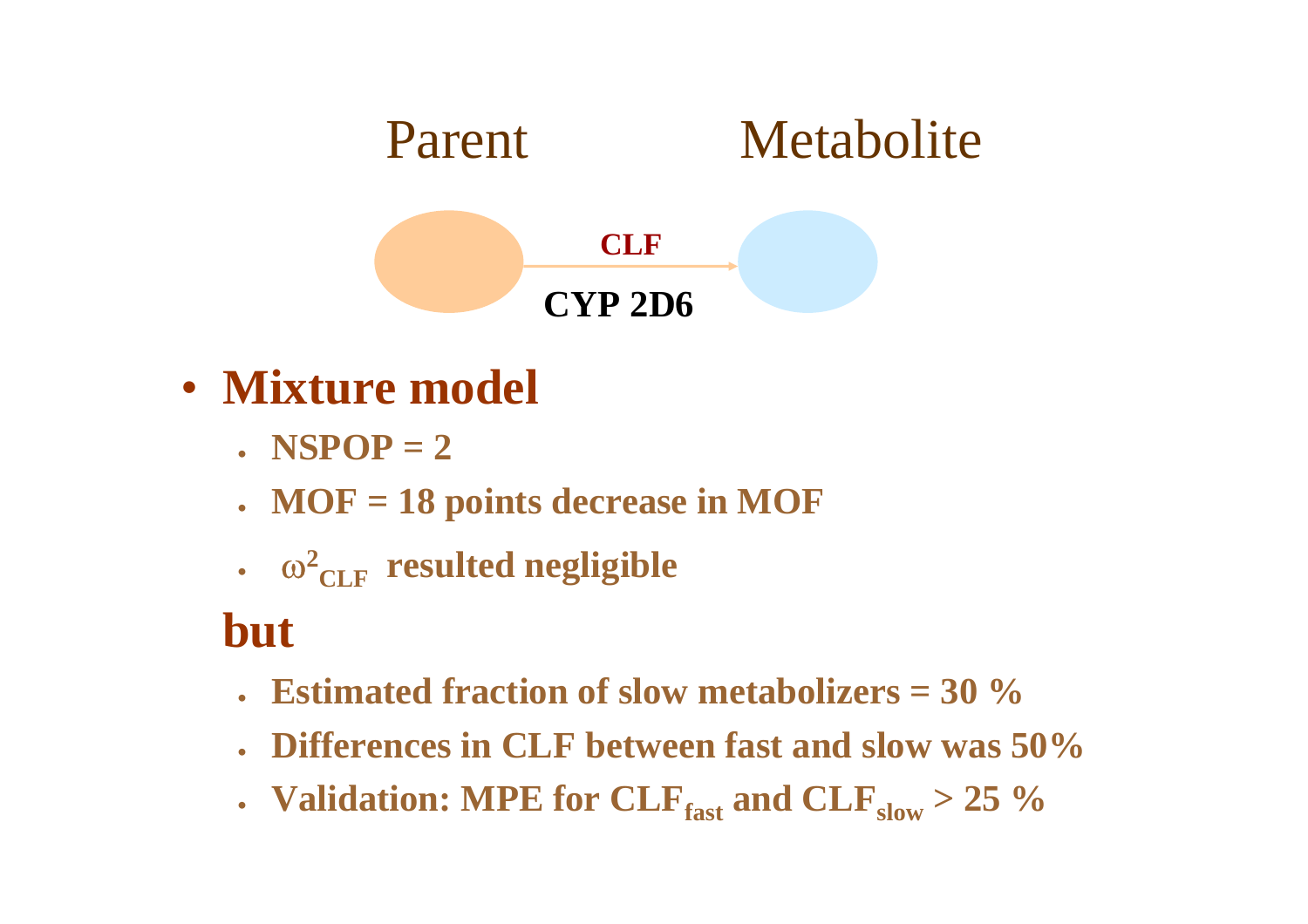# Validation

### **Tramadol**



Concentration (ng/mL)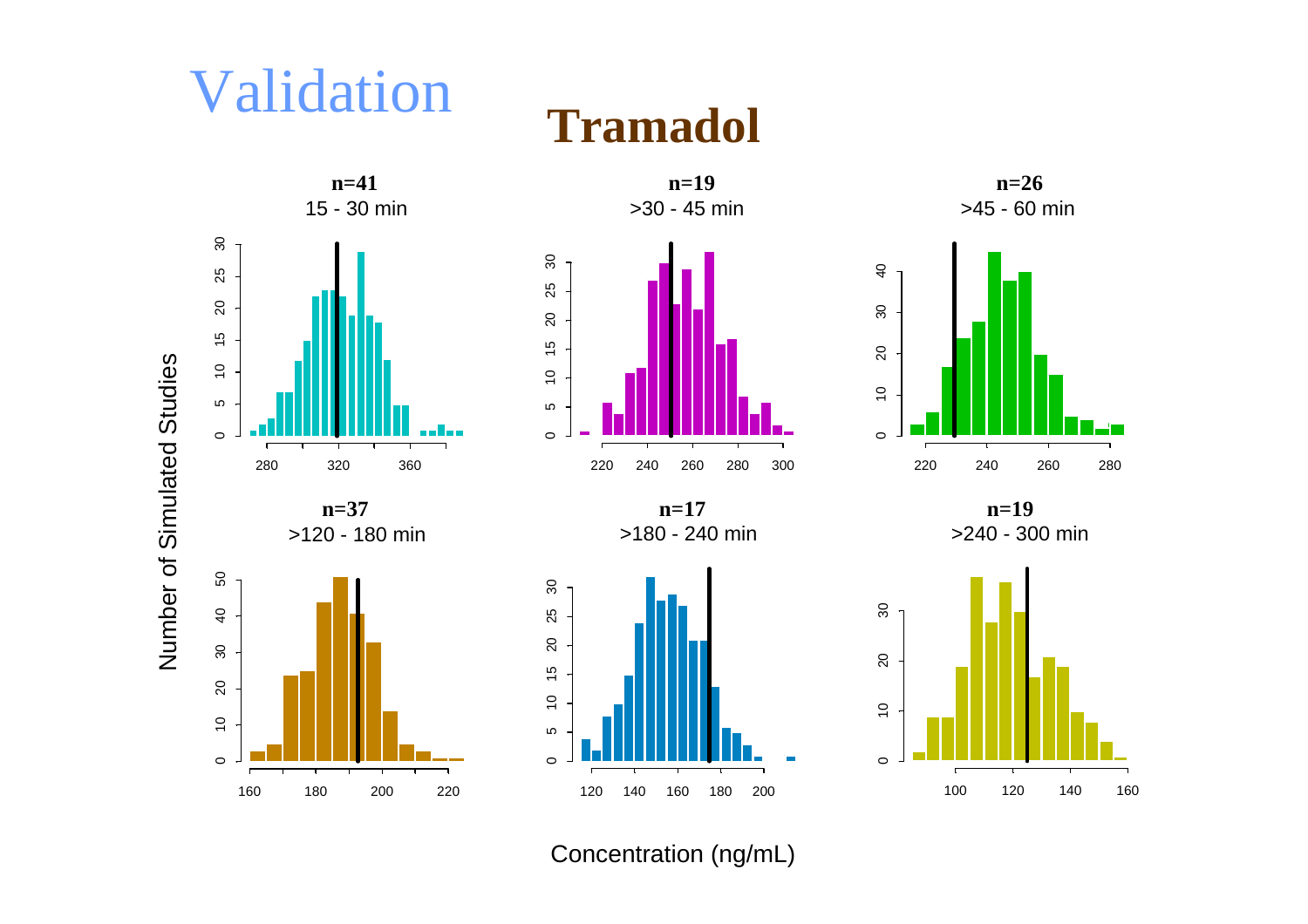# Validation

**Metabolite**



Concentration (ng/mL)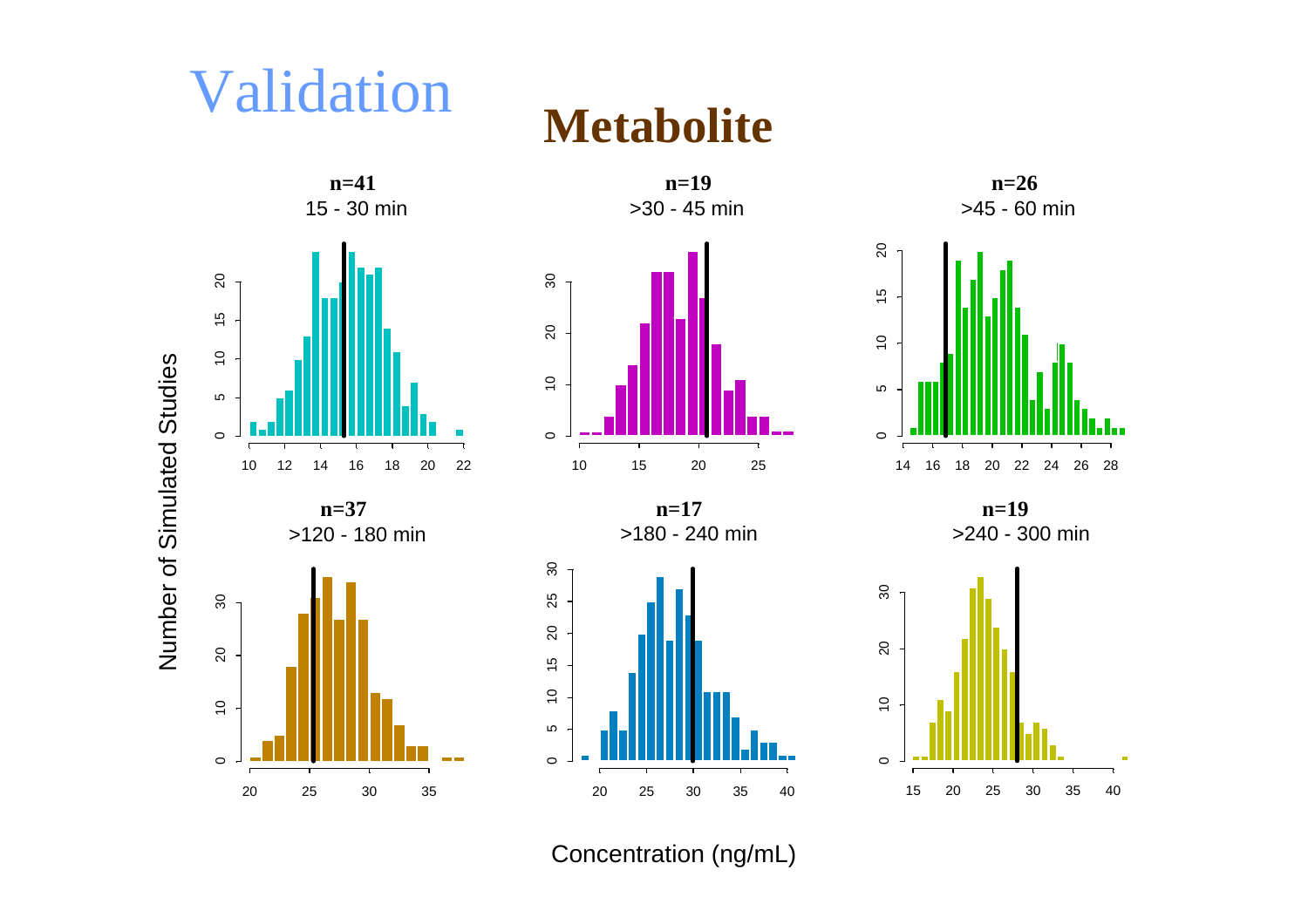## Model Predictions

Parent Metabolite 60 10 20 30 40 50 60 600 200 400 600 50 Concentration (ng/mL)  $\circ$ Concentration (ng/mL) $\overline{a}$ 400  $\circ$  $30$  $\hat{\mathcal{O}}$  $\Omega$ 20 200  $\circ$ 2  $\circ$  $\overline{0}$ ح  $\circ$  $\circ$  $\circ$  $\circ$  $\circ$  $\circ$  $\circ$ Ш п т ┓ 0 1 2 3 0 1

Time (h)

2 3 4 5

4

5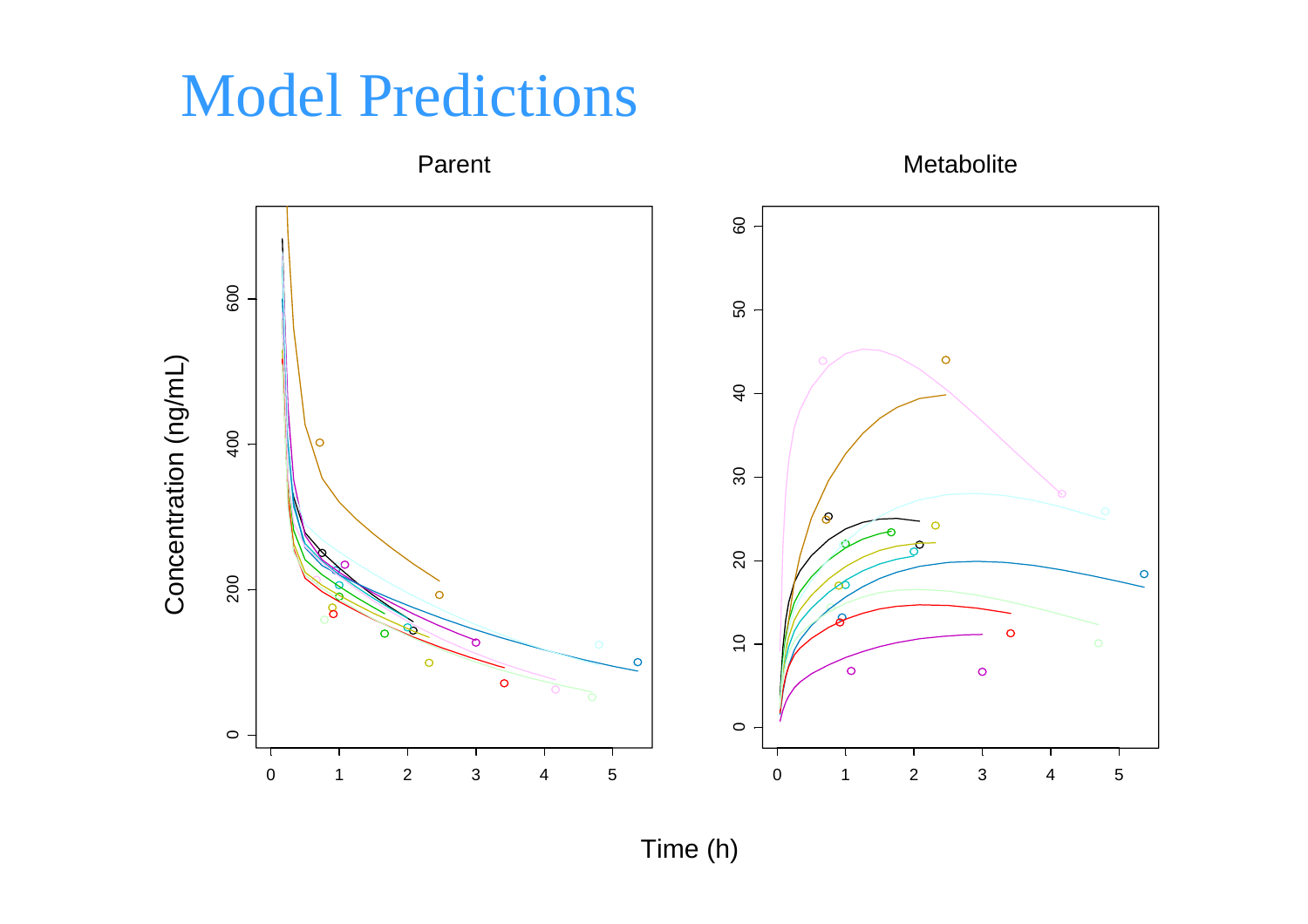## Model Exploration



Time (h)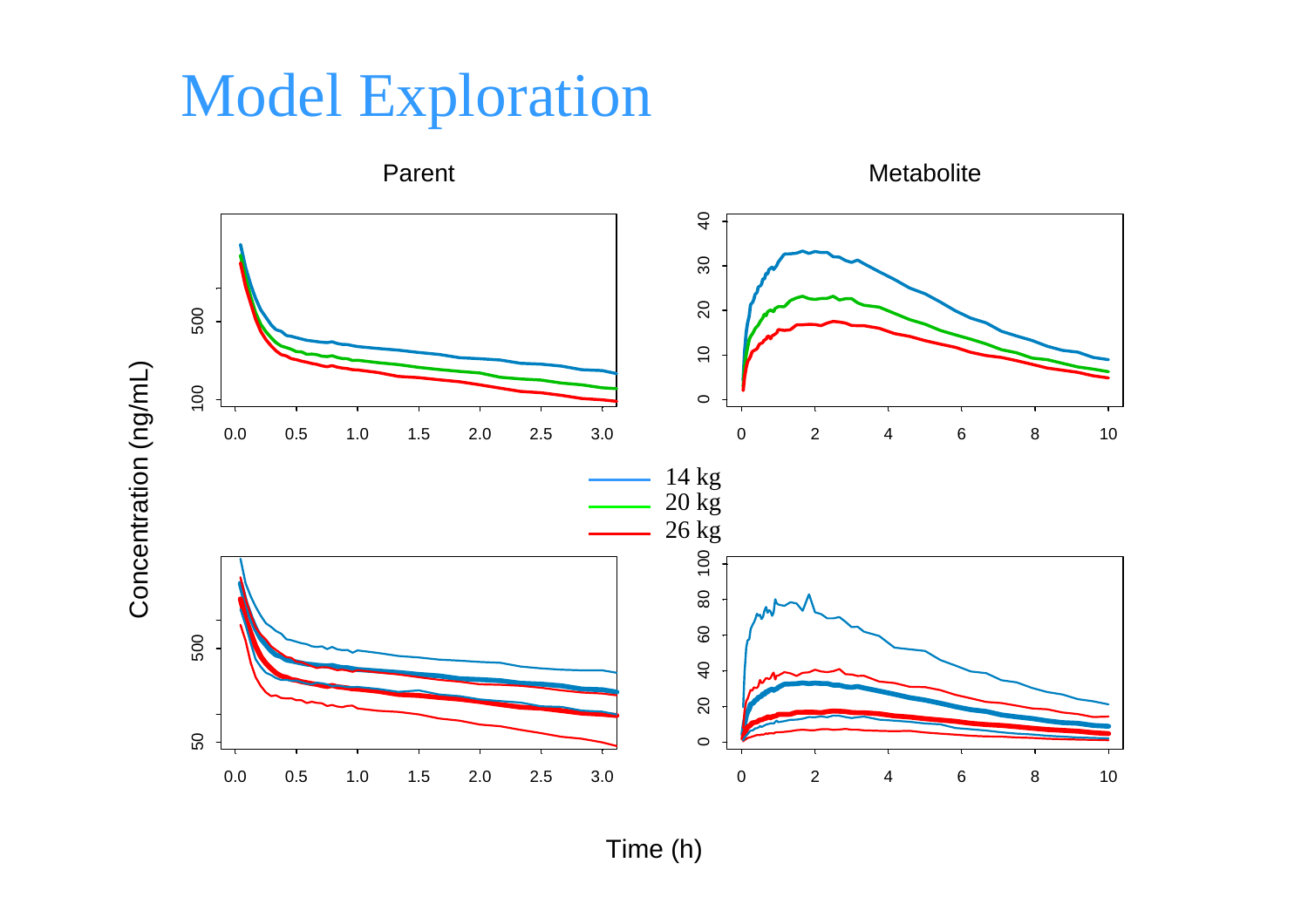# Model Exploration



Time (h)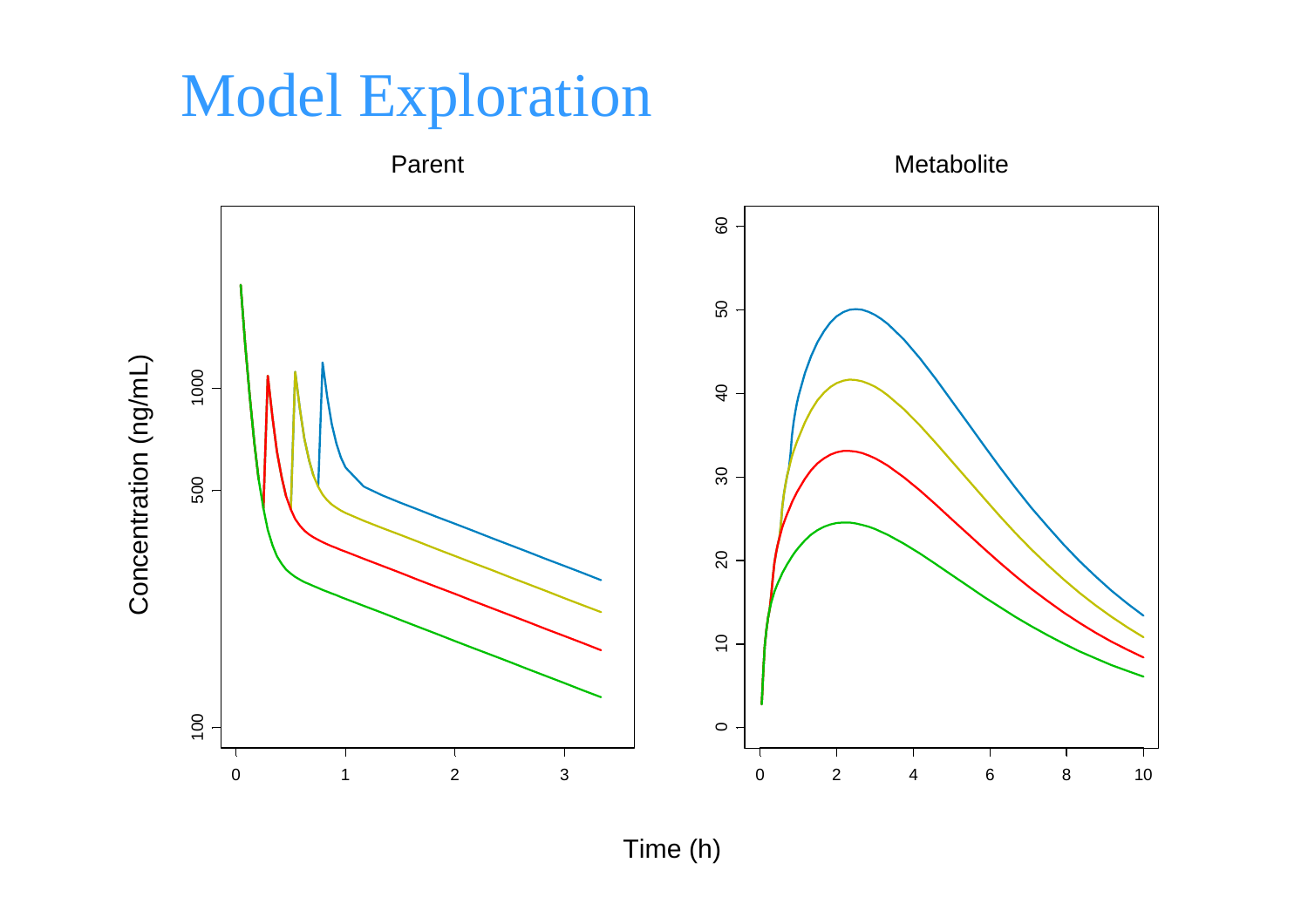# Pharmacodynamic Modelling

- **Ordered categorical data**
- **Presence of censored information**
- **No baseline information**
- **Progression of pain**
- **Residual anesthetic effect**
- **Drug effects**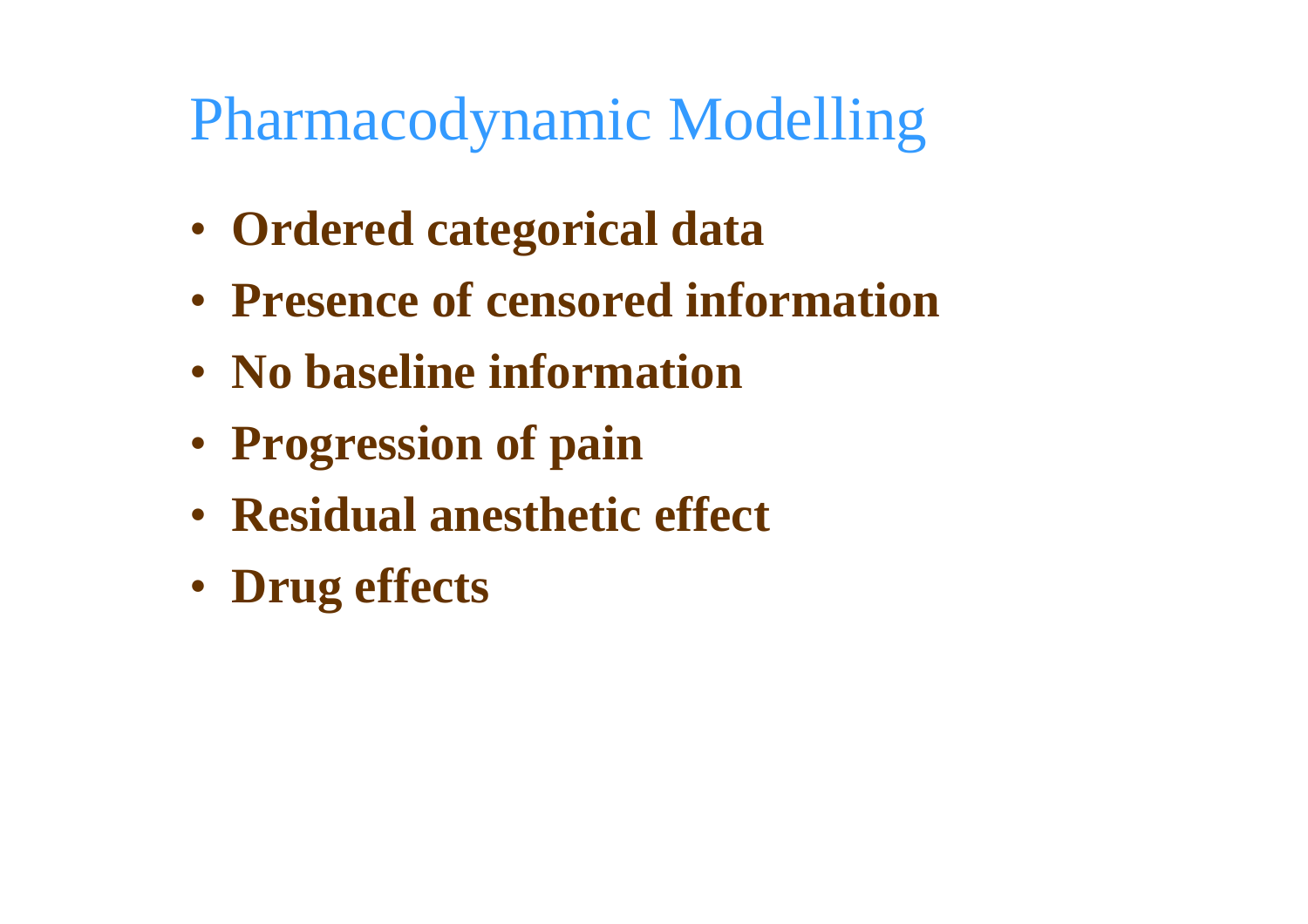- **Ordered categorical data**
	- n **Logistic regression**
		- **Logit = f( ) +** η
		- $P(Y_{ij} = m | \eta_i) = P(Y_{ij} \le m | \eta_i) P(Y_{ij} \le (m-1) | \eta_i)$
	- n **Censored information**
		- n **Crying scores and Time to event data were simultaneously fitted**
			- n **Hazard = g(drug effects, time)**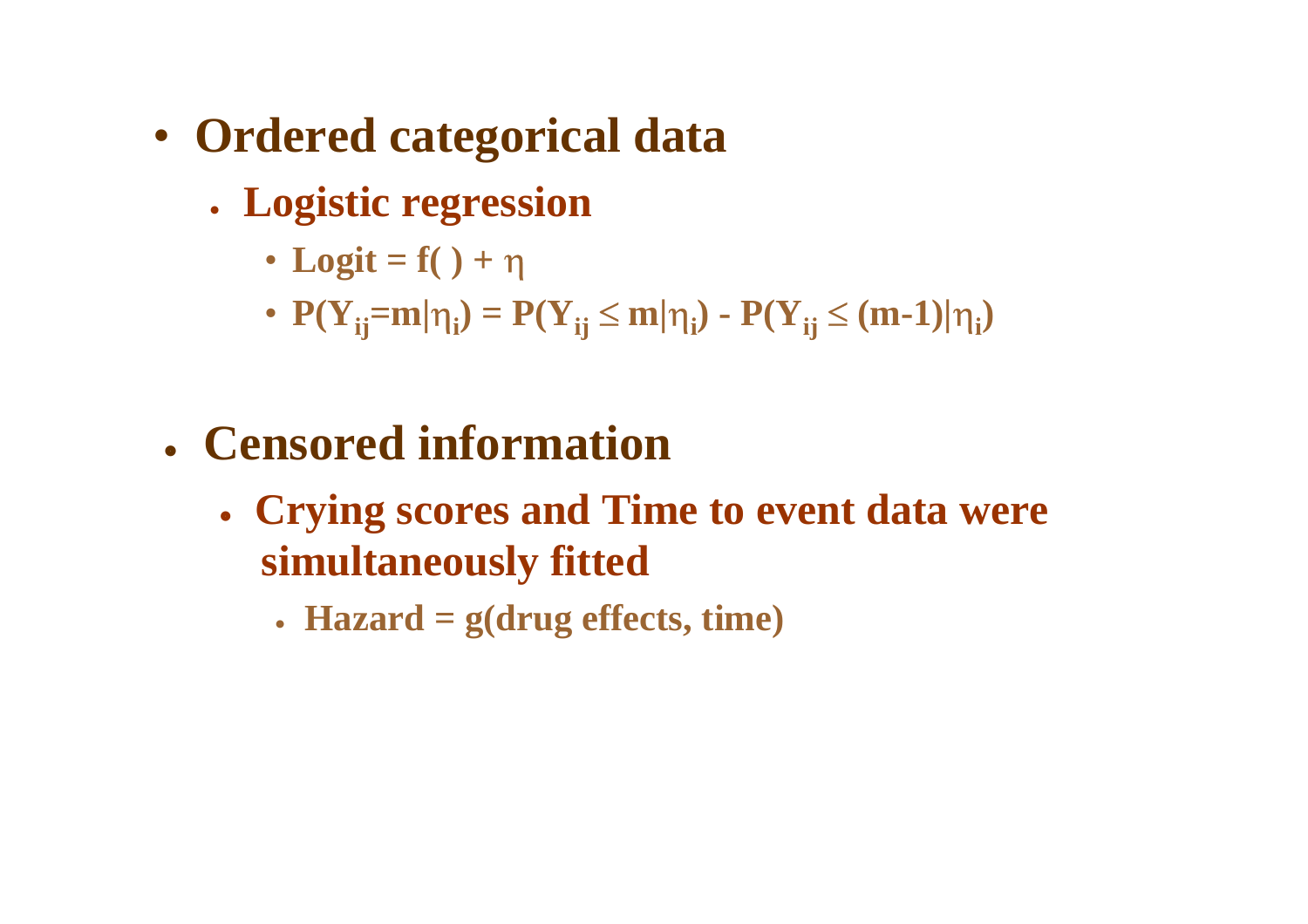- **Progression of postoperative pain**
	- n **Probably small**
	- n **Modelled as a monotonic increasing function**
- **Baseline data are not available**
	- **.** It was assumed that  $P(Y=0) > 0.95$
	- n **Just at the end of the surgery most children should be still anesthetized**
- **Residual anesthetic effect**
	- **Rapid decline**
	- n **Modelled as exponential decrease with time**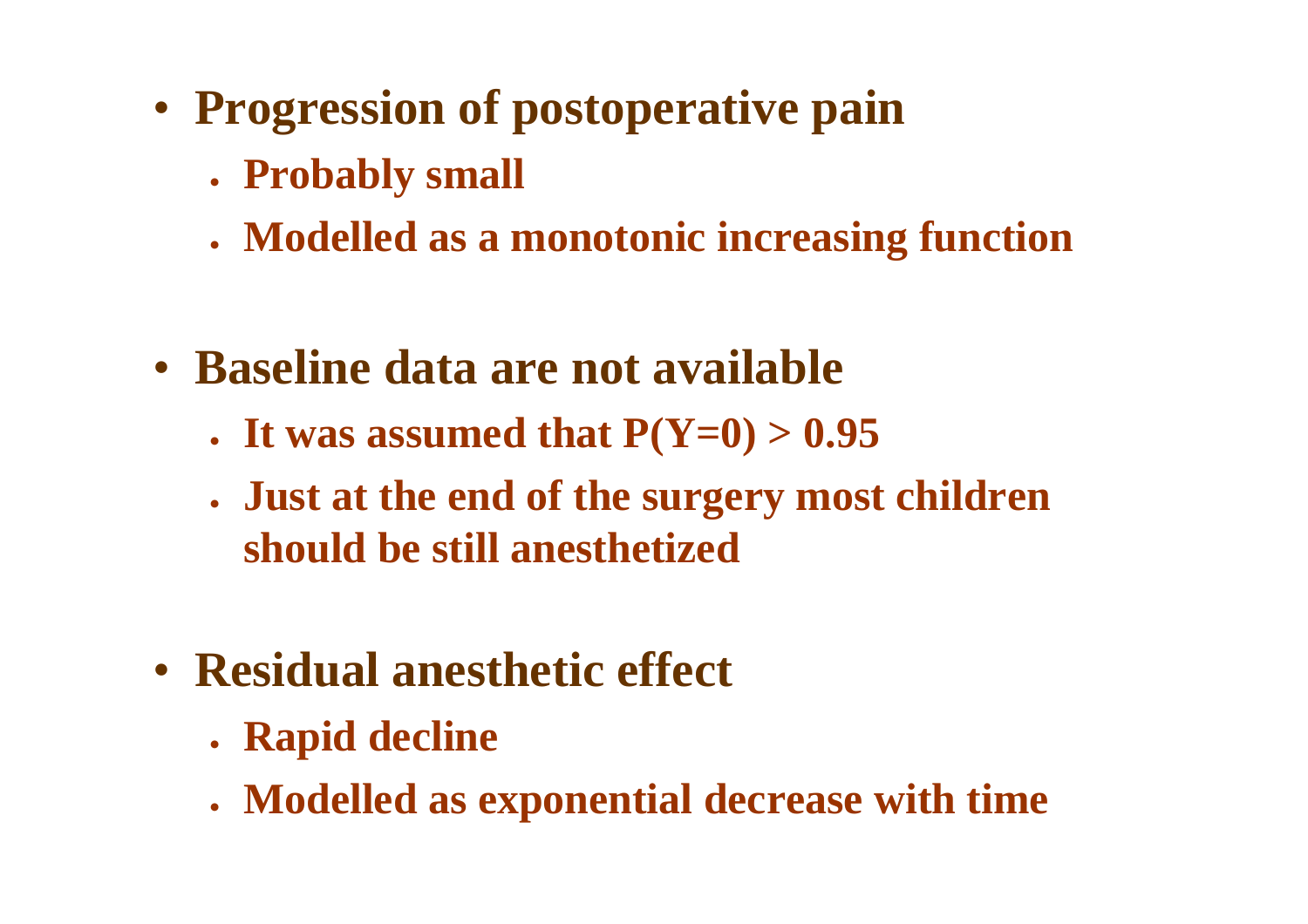- **Drug effects**
	- n **Plasma or effect site**
	- n **Linear or Non-linear models**
	- $\bullet$ **One active compound**
	- $\bullet$ **Drug interactions**<br>Ratio Parent/Metabolite



Time (h)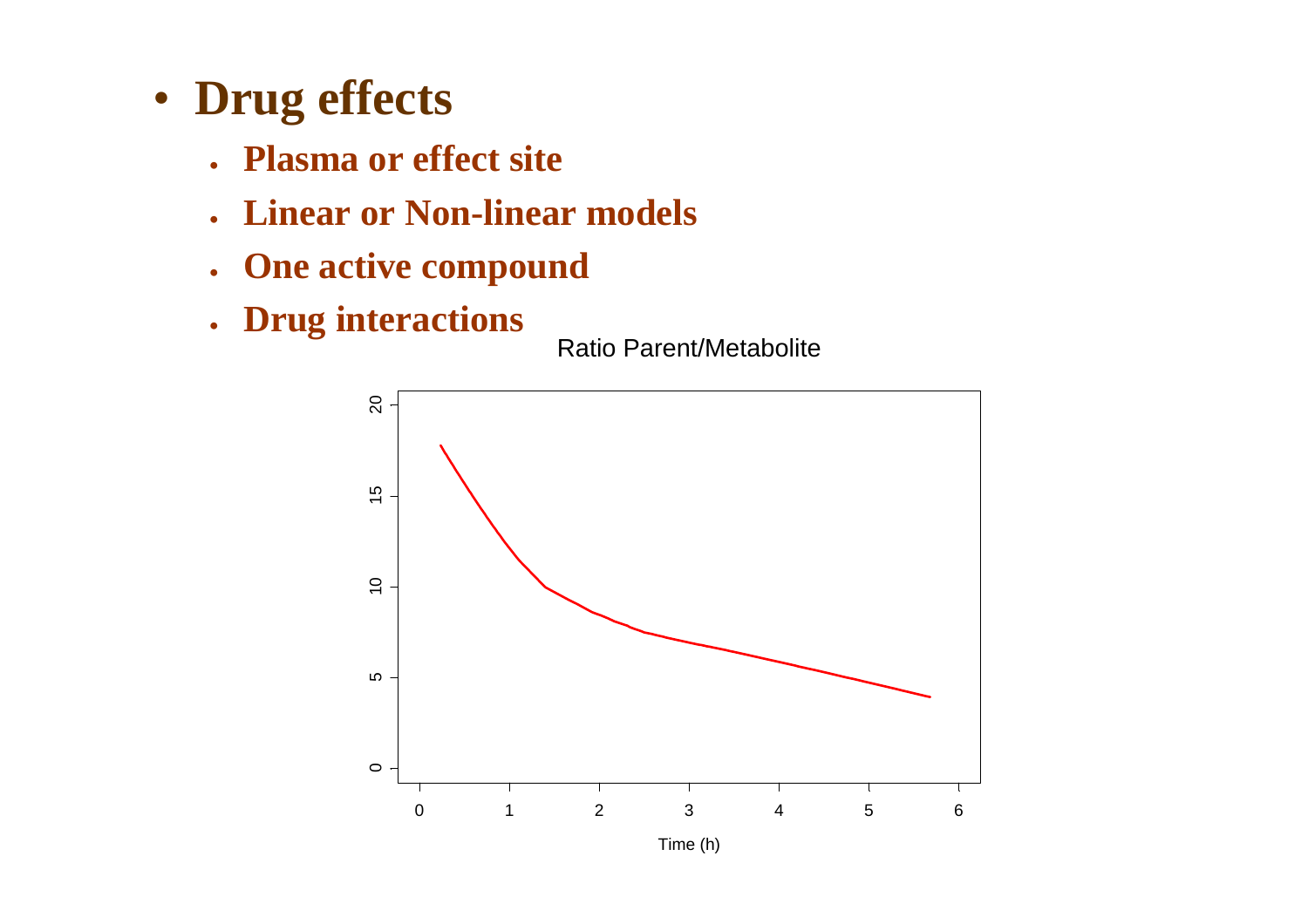# **Results**

- **Pain progression: (P>0.05)**
- **Residual anesthetic effect: (P>0.05)**
- $\bullet$  **Censored information**
	- n **Model estimates very similar to those obtained from the fit of crying data alone**
- • **Drug effects**
	- n **T was effective (P<0.001)**
	- $\bullet$ **Effect site (P<0.01)**
	- $\bullet$ **Metabolite the best predictor**
	- Interaction model (P>0.05)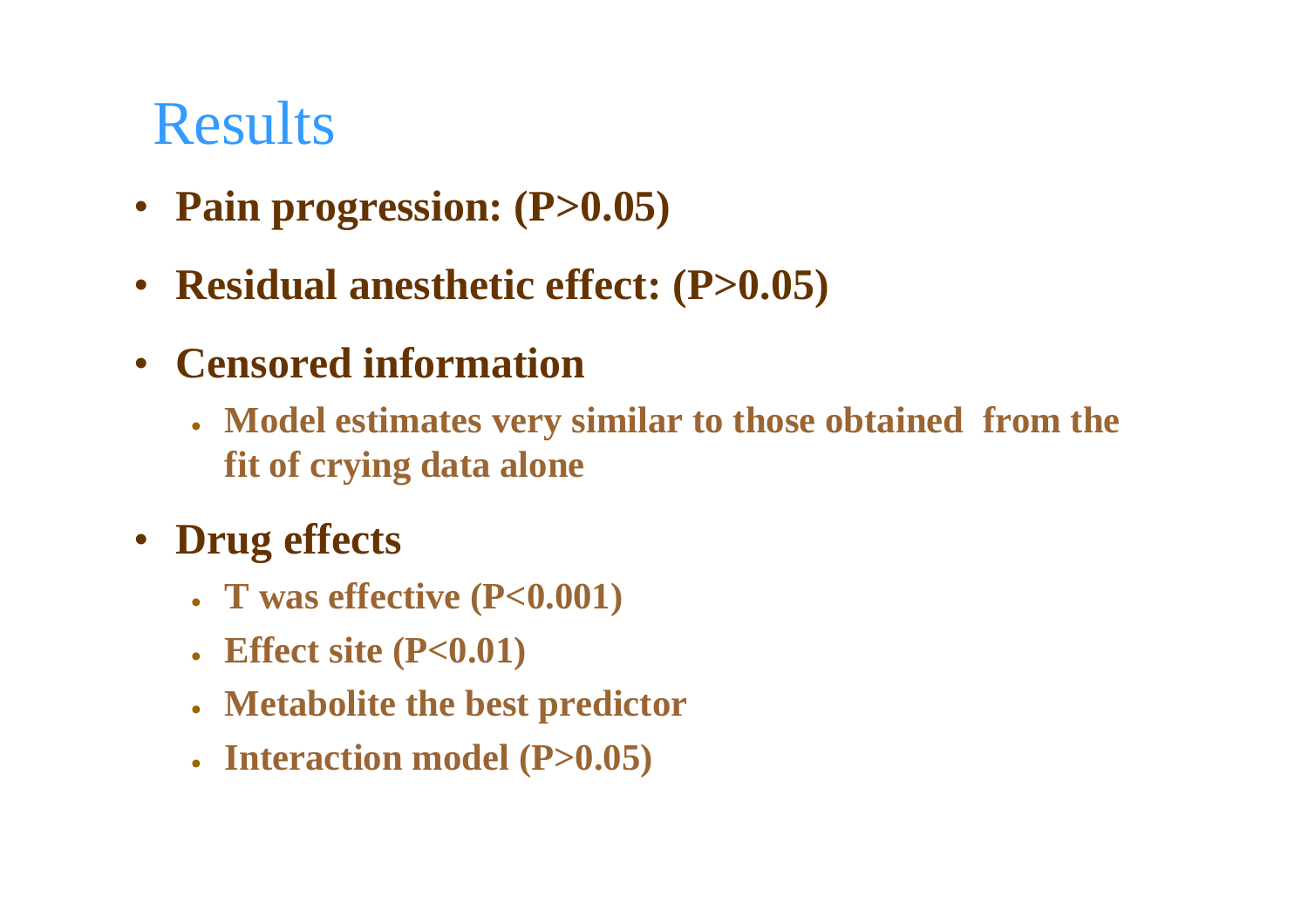## Results

n **Model for crying**

$$
\bullet \ \ L = \theta_{Baseline} + \theta_{Slope} \ x \ C_{eM1} + \theta_{wgt} \ x \ Weight + \eta
$$

#### n **Model for remedication**

- n **If time** ≤ **1 h: Hazard = 0**
- o • If time > 1h: Hazard =  $\theta_0$  ·  $\theta_{\text{EMAX}}$  x  $C_{eM1}/(C_{eM1}+C_{50})$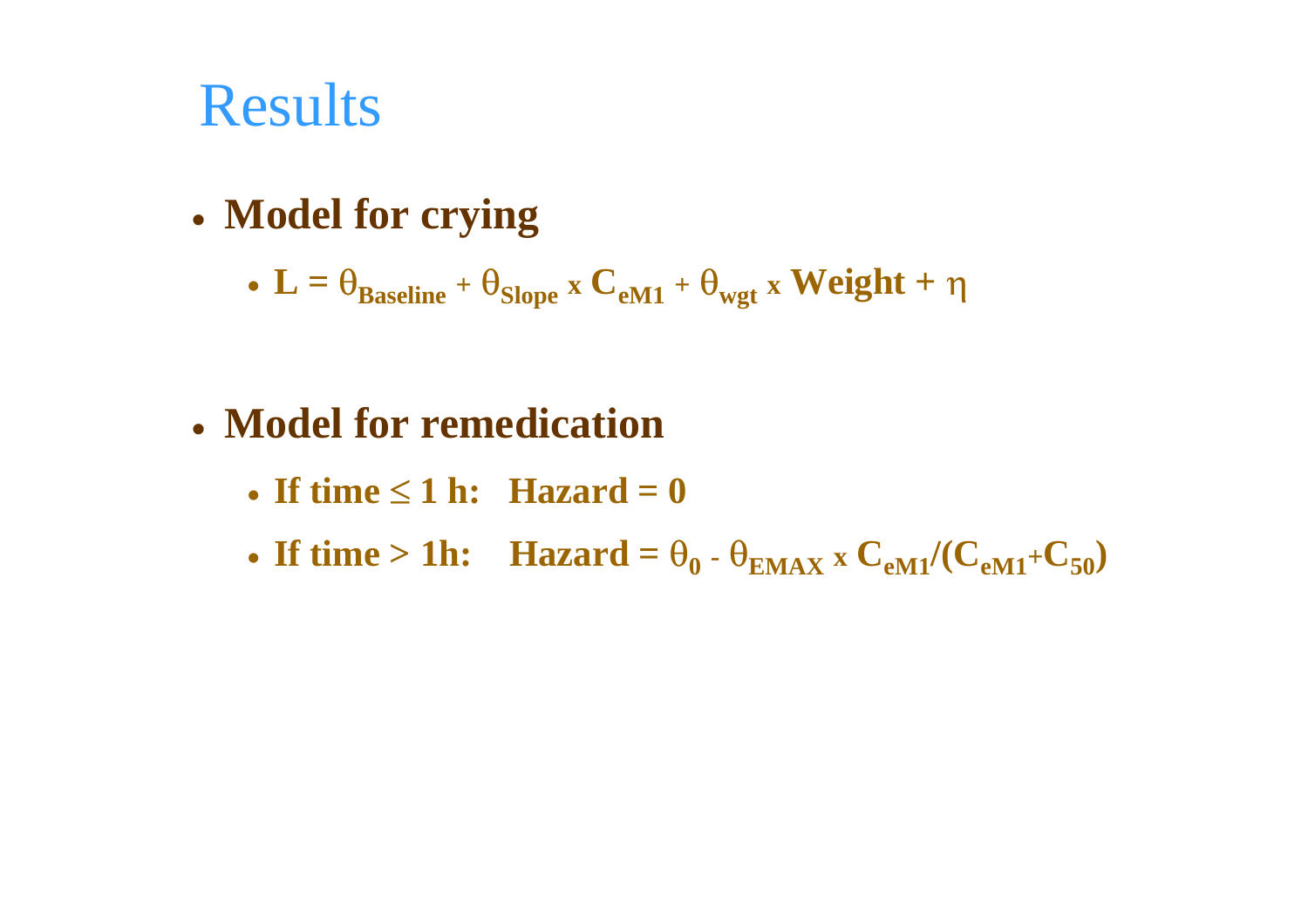## Validation

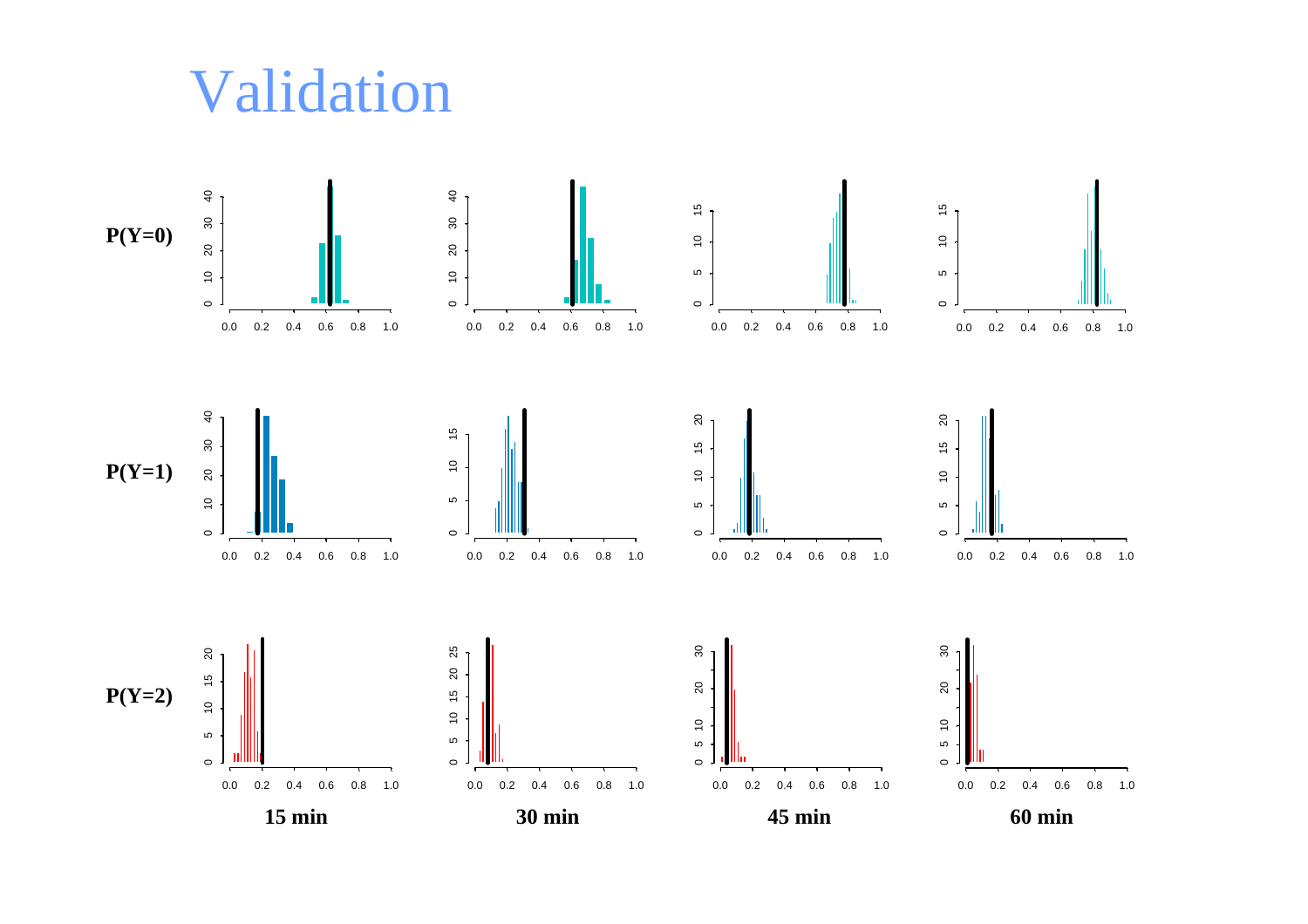

Time (h)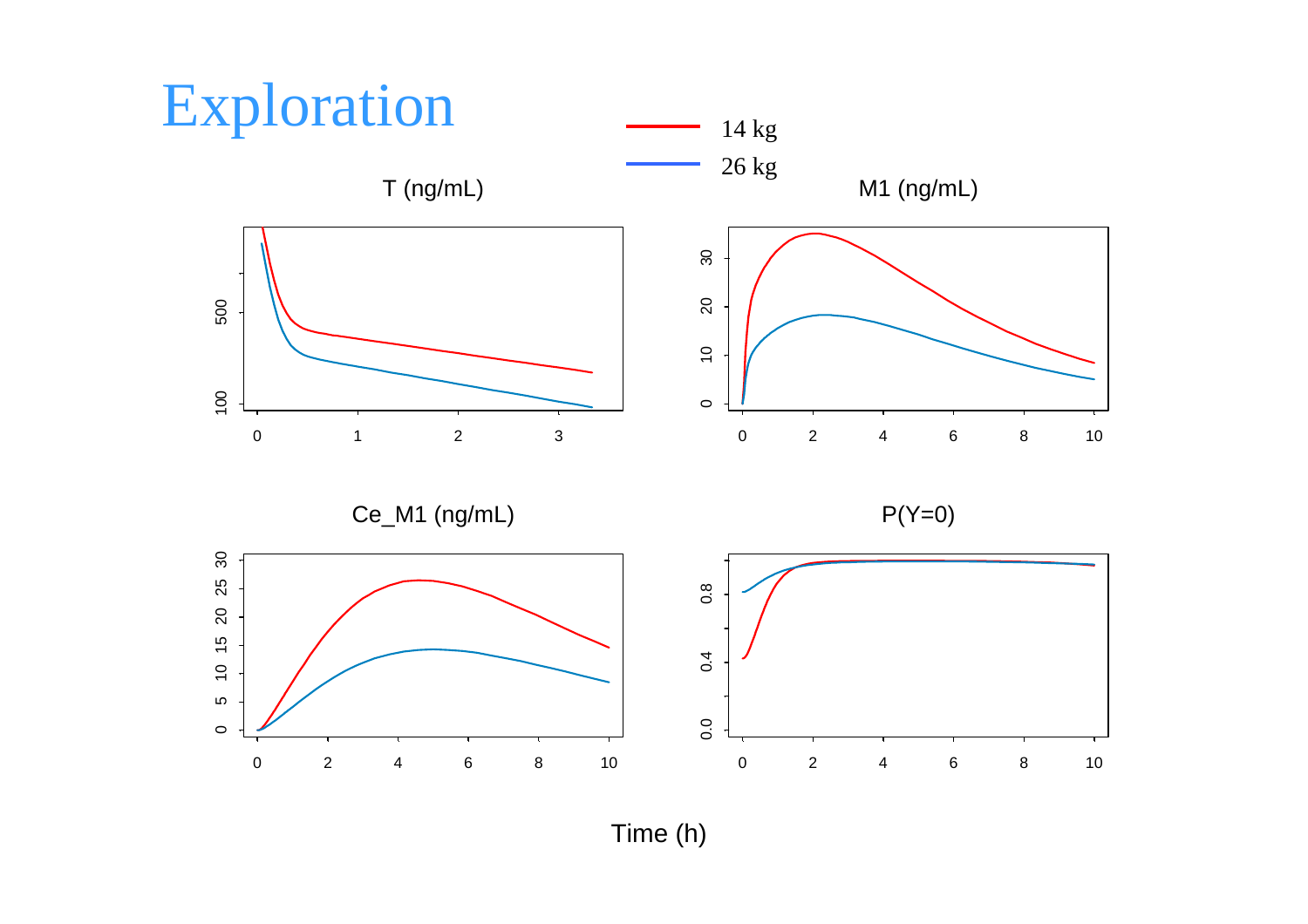•**Indication of a residual anaesthetic effect?**

> $\mathbf{L} = \Theta_{\text{Baseline}} + \Theta_{\text{Slope}} \mathbf{x}$  (  $1+\Theta_{\text{wgt}} \mathbf{x}$  Weight ) x  $\mathbf{C}_{\text{eM1}} + \eta$  (worse fit) **Stanski et al., (1993): t 1/2 opiod** <sup>∼</sup> **f(weight)**

- •**1 mg/kg dose for bigger children seems to be OK**
- • **For smaller children an improvement in response could be achieve by obtaining at early times effect site concentrations** <sup>∼</sup> **10-15 ng/mL**

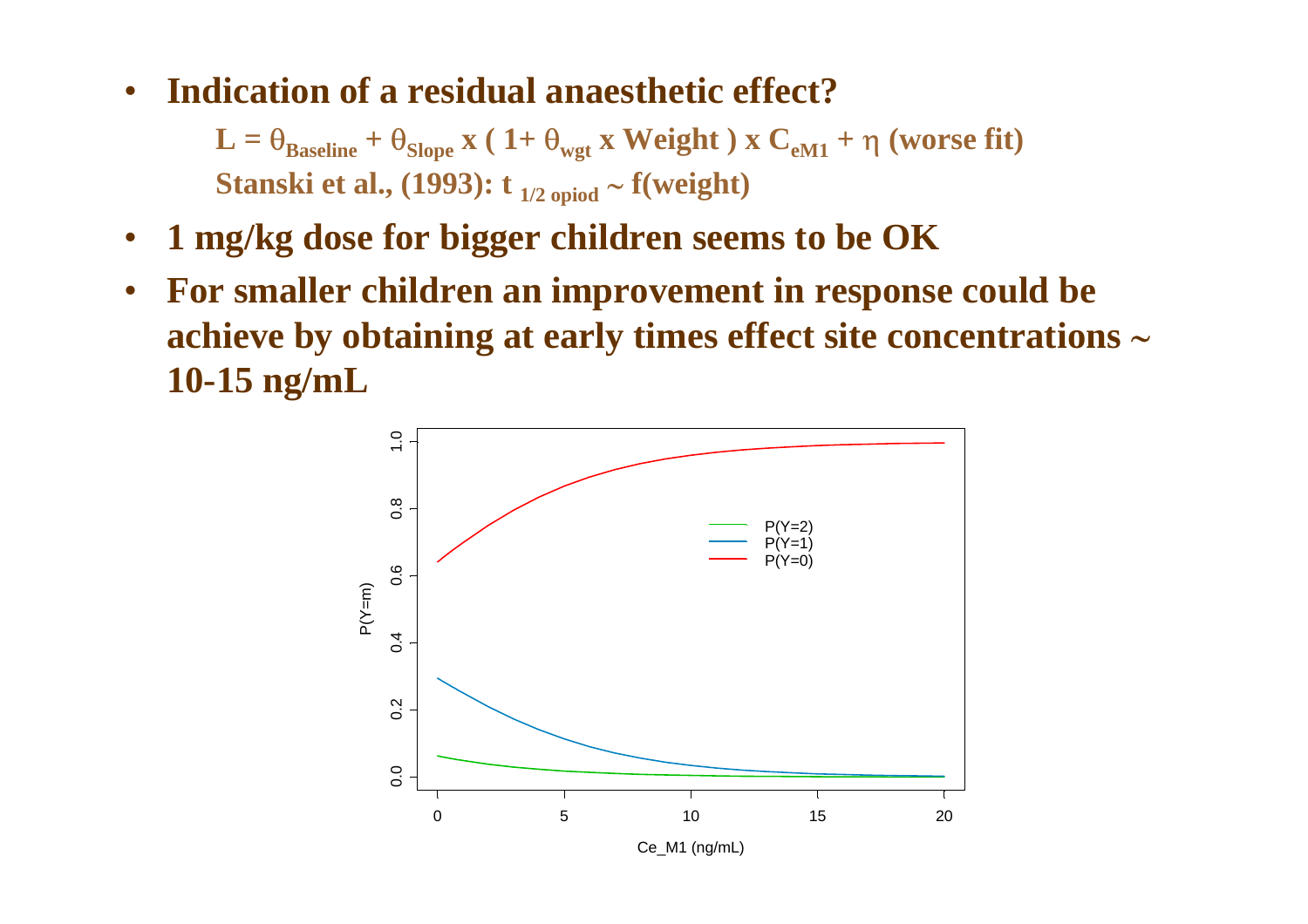O **Twenty mild adverse events (vomits)**



**[M1] 14 - 56 ng/mL**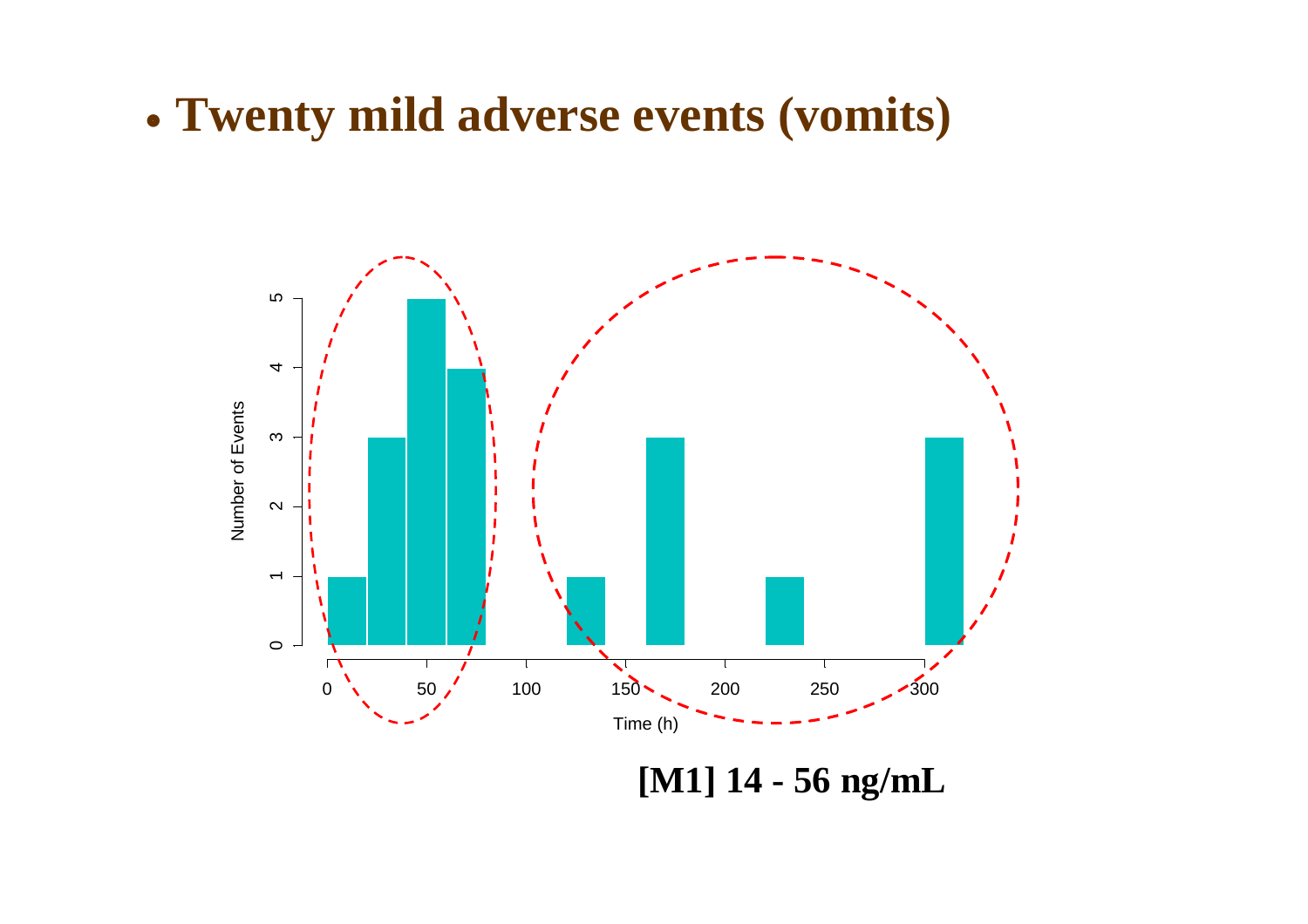# Exploration

#### • **CYP 2D6 activity** <sup>∼</sup> **Response**



Time(h)